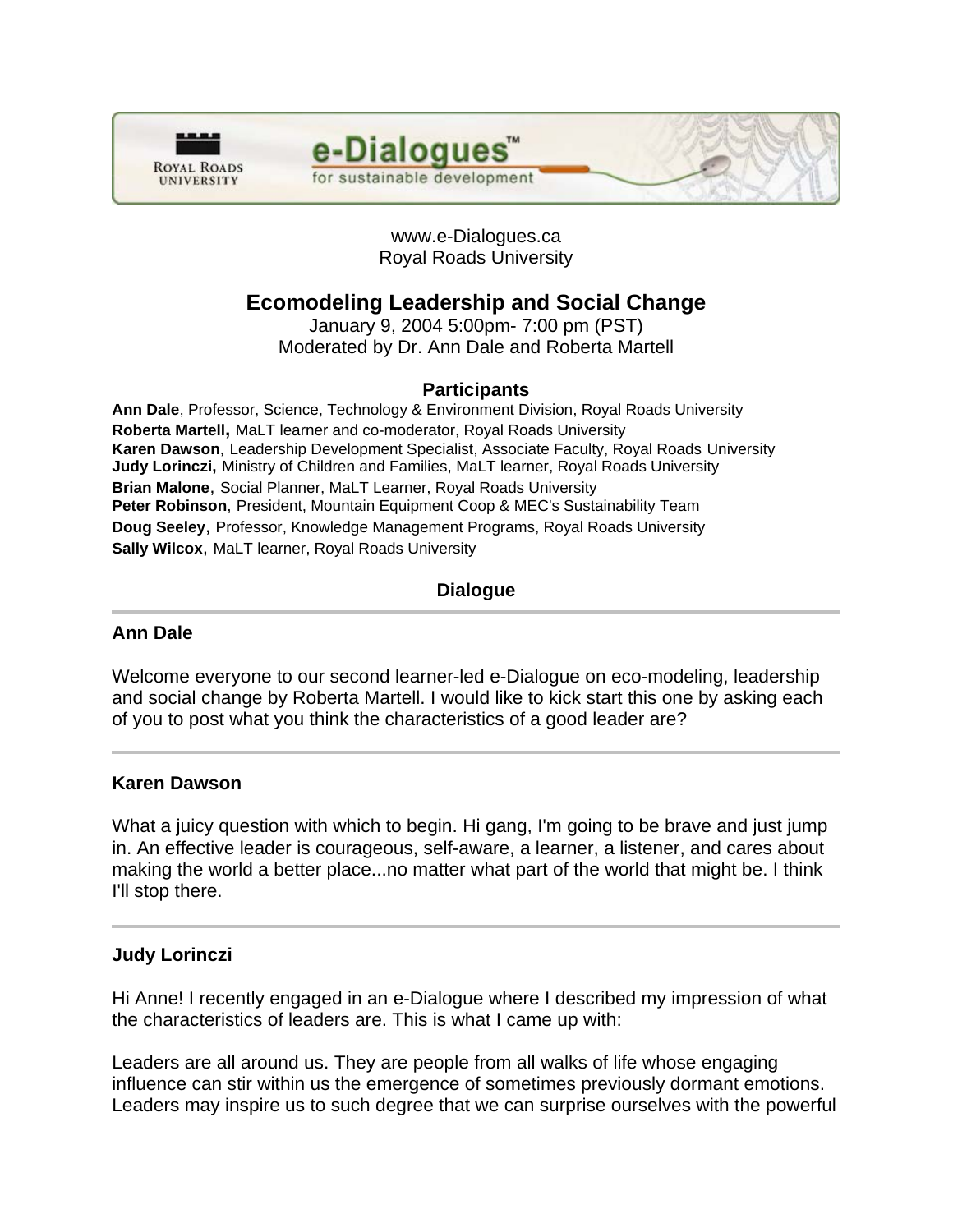engagement of our emotions toward our secret passions. This invisible force may inspire a group of us, somehow triggering emotions in our heart, which seem to have emerged from nowhere. Once our individual consciousness is raised to face this inspired vision, it may spread its wings to the collective and its force will exceed what would have been expected from the mere totality of the force of individual spirits alone. To a certain extent leaders show their vulnerable selves to us. They show their feelings, and listen to those of others. They allow for their intuitions and pay attention to the emotions of others.

Leaders can only inspire you if they breathe life into the sparkle that is already in your heart. Leaders don't teach you, they learn from you. They don't tell you, they listen to you. Leaders articulate what you already feel, what you already know in your heart. Leaders may choose the colors and the medium, but the painting is within you.

The beauty of leadership is not the end result, the object of art, but rather the process of getting to the masterpiece. You don't "see" leadership; you sense it. Revolutions can be sparked by a simple poem or by a flower placed on a grave, or by a speech delivered at a gathering. What sparked the revolution is not the simple act of the poet, the mourner or the speaker. They only reflected and touched upon what was already in the heart and consciousness of the collective.

### **Roberta Martell**

Karen, I'm glad you're digging in!

#### **Sally Wilcox**

Greetings all. Thanks Ann for kicking off the game. Interesting and loaded question, I am having difficulty with reducing "leaders" to characteristics and judging them as "good". That will be my perturbating initial contribution sent with loving intention for an open honest dialogue on the subject of leadership.

#### **Karen Dawson**

So Judy you just wrote beautifully...and you wrote way more than me and it didn't make me mad at all! It only made me think and smile and nod my head, "YES!" I especially like the ending piece about not knowing what actually "sparked" the change to occur...the flower on the grave image is so clear.

And I'm aware in my own life that there seems to be little rhyme or reason to what actually leads me to change. Anything or any person or any piece of art can have that incredible influence.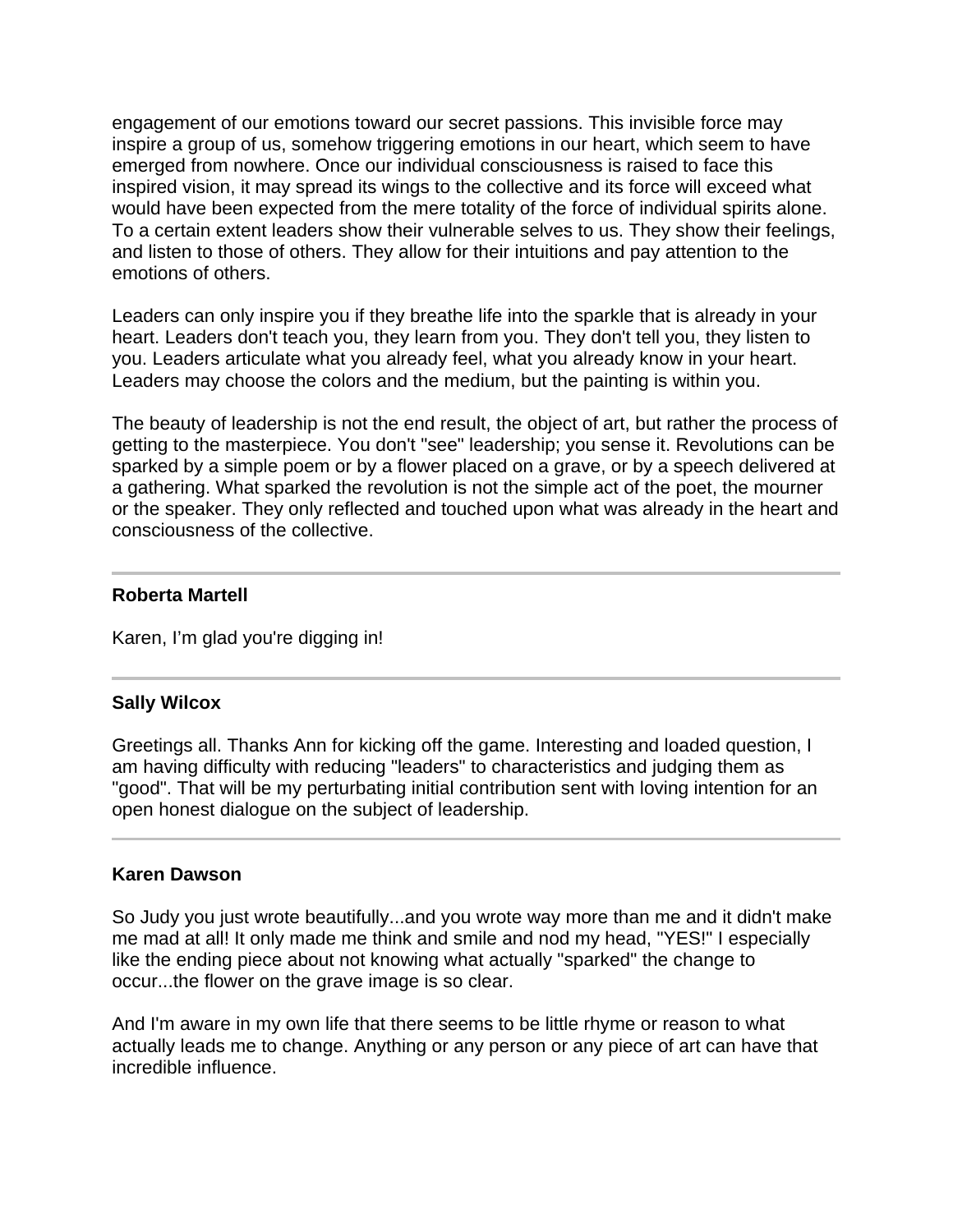### **Brian Malone**

Hi everyone. Brian here. The characteristics of a good leader? I'm at a bit of a disadvantage here, only being in year one of MALT. So I'll have to go with partially informed common sense. I think a good leader has a sound grasp of a unifying vision for the community; a good leader 'grows' leadership in herself and others; a good leader understands organizations and people are complex (Badaracco; Leading Quietly); and a good leader works hard at understanding the future consequences of present two decisions (Malone; whenever I give strategic planning workshops.)

There's more -- lets see where we go from here.

### **Karen Dawson**

Sally, I'm wondering if a question around "what is leadership" is more inviting to you?

# **Judy Lorinczi**

Yes Karen! It is like I always say it is not "learning about"... it is about "becoming". There are those "things" that emerge that make us become. It is that same thing about leadership.

# **Ann Dale**

From your postings, I get the sense that everyone can lead, and I am not sure I agree. I think 'good' leaders have incredible integrity, ego strength, self-awareness, and courage--all traits that not everyone possesses.

# **Doug Seeley**

Liked what you wrote Judy... I wonder about leaders not teaching. It seems to me that they teach through their Being... when they deeply listen to us, when they receive us as they are, and when resonate in their Being at the creativity emerging from us all, Being is infusing both of us... and teaching occurs.

#### **Peter Robinson**

Hello everyone ... and hello again Ann. I think I'll begin by saying that leadership is the constant and consistent application of moral principles. Why do I say that? Well ... the media is full of obvious examples of people who have succumbed to the pitfalls of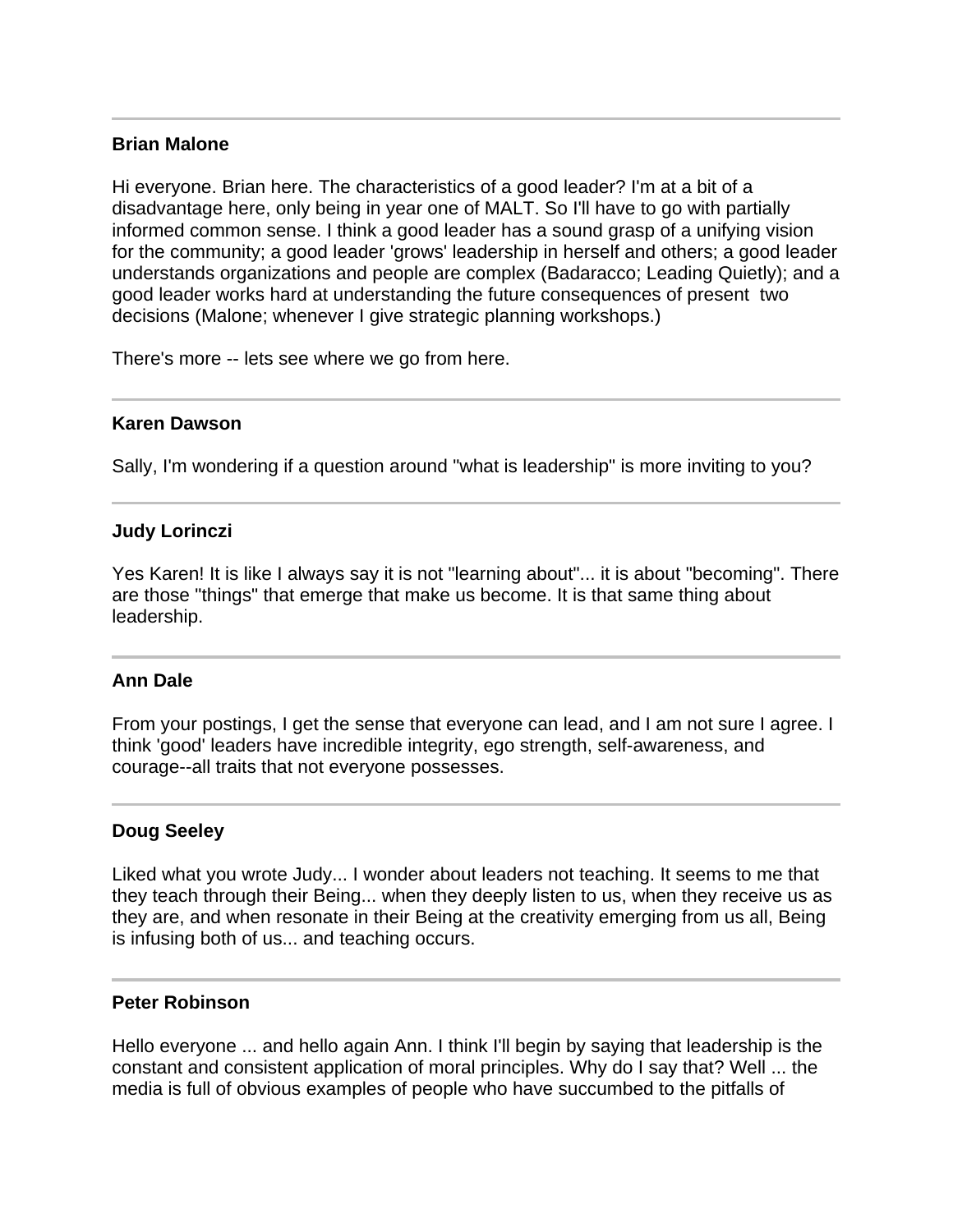"working in a corrupting environment." This, for me, is the real current and future challenge, being able to remain clear on one's moral principles when theirs an environment that invites people to either participate in or turn a blind eye on transgressions.

#### **Karen Dawson**

Ann do you think that everyone has the potential to develop, grow or learn those characteristics/attributes/skills?

#### **Roberta Martell**

 Yes, I love the imagery... I miss the imagery of leadership... And the chaos! The sensitive dependence upon initial conditions that Judy speaks of... the simple action. I will expand on that shortly... the notion of emergent leadership.

#### **Judy Lorinczi**

I do agree Ann, but I believe that good leaders with the skills that you describe will use those talents that they possess to set up the supporting conditions for people around them.

#### **Ann Dale**

Karen, you are keying in on my issue, after 24 years of managing, training and developing people I have 'learned' that there are some characteristics one can never teach or change, you either have integrity or you don't. Peter, good to talk with you again, what do you think? It ties in with morals?

#### **Roberta Martell**

Hey Ann, I know what you mean... Perhaps not everyone is skilled at directed leadership, (the 'how to get things done' part) AND I am delineating leadership into two distinct yet interrelated components: emergent and directed leadership. In this, everyone by definition is an emergent leader. Some definitions: Emergence I follow Johnson's definition of Emergence from his book of the same name, where emergence is the existence of a characteristic or behavior in a system which could not have been predicted by examination of the constituent parts. (Johnson, 2002) Emergent leadership is the diffuse, yet powerful effect that our interactions cumulatively have on our world. Waldrop, in Complexity explains, "In every case, moreover, the very richness of these interactions allows the system as a whole to undergo spontaneous self-organization. Thus, people trying to satisfy their material needs unconsciously organize themselves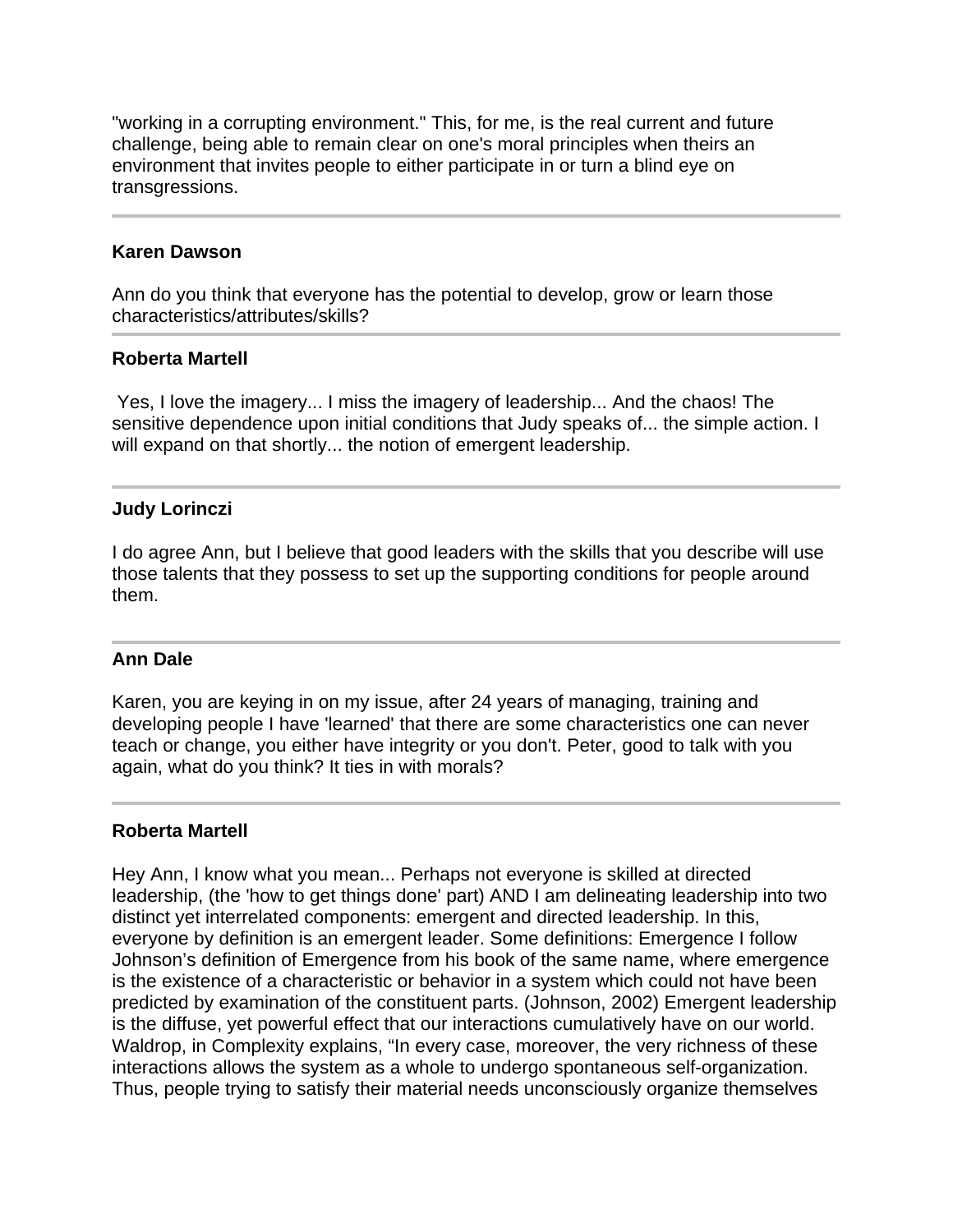into an economy through myriad individual acts of buying and selling; it happens without anyone being in charge or consciously planning it…Organisms constantly adapt to each other through evolution, thereby organizing themselves into an exquisitely tuned ecosystem. In every case, groups of agents seeking mutual accommodation and selfconsistency somehow manage to transcend themselves, acquiring collective properties such as life, thought, and purpose that they might never have possessed individually." (1992, p.11).

What do you all think of this notion of emergent leadership? The power of the 'BILLIONS OF RUDDERS' to influence the direction of the ship.

Reference: Johnson, S. (2002) Emergence: the connected lives of ants, brains, cities, and software. Touchstone Books, Rockefeller Center, 1230 Avenue of the Americas, New York, NY. 10020. 288 pp. 4

#### **Peter Robinson**

I think Ann is saying the same thing as me. I mentioned the problem of working in a corrupting environment. Increasingly, business is being exposed to this problem ... it's almost an unintended consequence of globalization. Corruption is a fact of life in many areas, and as international businesses are exposed - they often have to make decisions that compromise their ethical integrity. That's why leaders need to clearly know their principles - and be able to articulate them constantly. This requires strong self awareness and confidence.

#### **Brian Malone**

Everyone is capable of leadership. Not everyone that exercises leadership does it in a charismatic, heroic, visible way. In the big scheme of things, the many, many little things a lot of people in an organization do are probably what contributes most to the health and leadership development of the organization.

#### **Sally Wilcox**

I'm wondering if one could substitute "receptive" leader for "good" leader. A receptive leader might be responsive to the environment (physical as well as non implicit) based on what is propriocepted...tacit as well as acquired "knowledge".

#### **Karen Dawson**

This is an exciting area for me to explore, Ann. According to Edwin Friedman (Generation to Generation) the best leaders raise the pain threshold of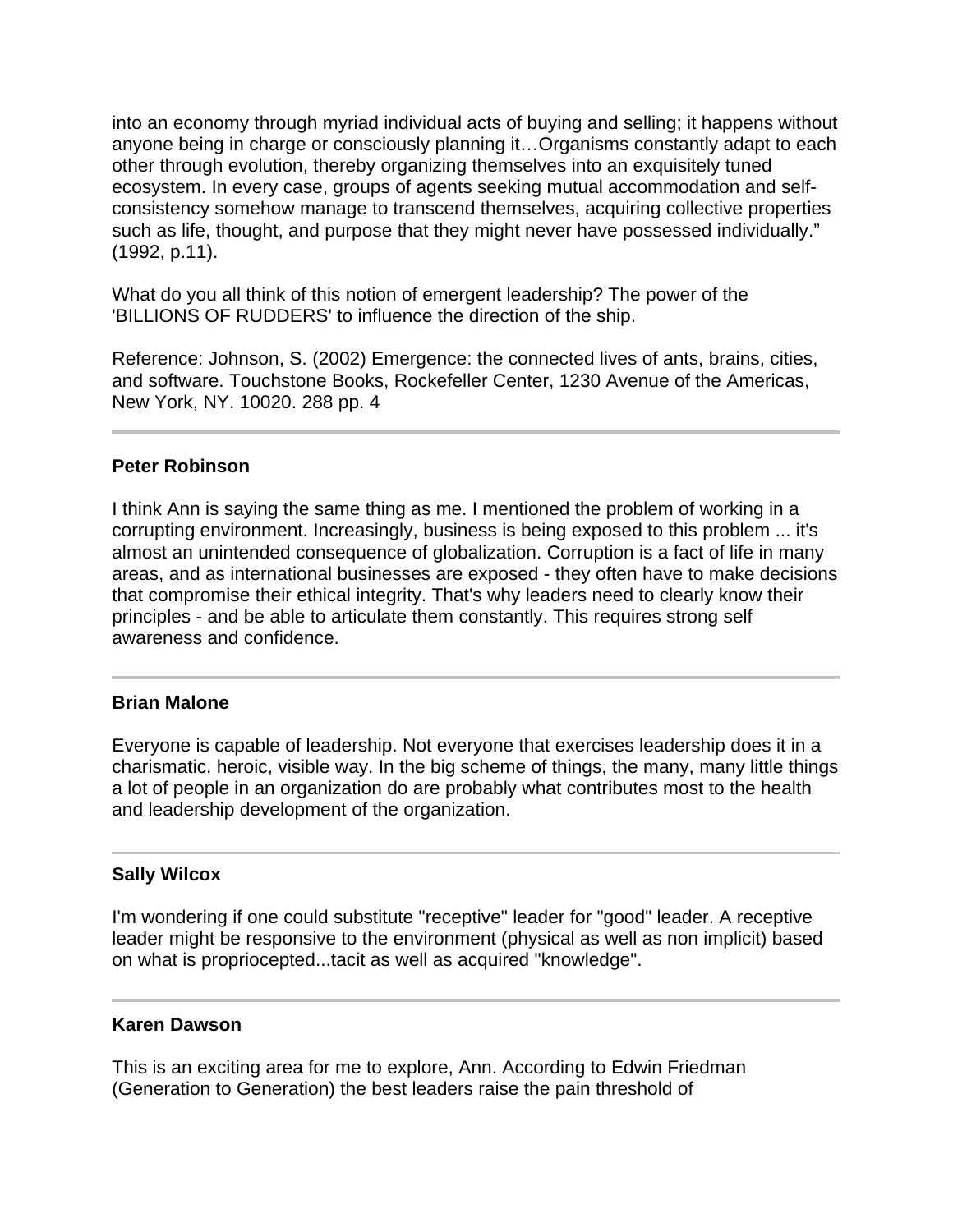others...leadership care compassionately about others, and yet they give anxiety and fear and toxic emotions back to their rightful owners. And there are many "immature people" out there who constantly blame others for their misfortunes, and won't take responsibility for their own problems/worries/trauma. Friedman writes about how we grow other people's resilience by being courageous enough to let them handle things themselves, challenging them to be the best that they can be in coping with things. Some never make it. They live their entire lives as "victims." Many, however, after a huge crisis or horrible string of mishaps emerge as more leader-like.

# **Judy Lorinczi**

I see where you are coming from Roberta. As human organisms we have the biological, structural physiological, psychological "design" to experience the emotion of sadness, joy, compassion or sense the smell of a beautiful flower, or feel the touch of another human being. Clearly we don't react to the same touch or the same smell the same way. The interplay of our outer and inner world, our personal identities, fears, passions, personal histories and relationships, will all have an impact on how we react to the same stimuli or if we react at all. To me this is relevant in the context of discussing the difference between designed leadership and emergent leadership.

While in organizations we may have the "design" through planning, organization structures, job descriptions, policies, systems and resources what emerges from those "designs" is impacted by a lot more than any planning can forecast. The individual elements, the constituent parts of the larger system (the organization) are the human beings who are but sub-systems. They bring their own family histories, emotions, intuitions and consciousness to work. These will all impact on the relationships they develop at work, and on the way they perceive things around them, interpret the policies, learn or relate to clients and colleagues, or feel about the changes around them. Emergent leadership recognizes the existence and significance of such relationships, and the interplay of the outer and inner worlds of human beings. I think this is what you are talking about?

# **Roberta Martell**

Hey Sally, I like that! 'Good' is quite loaded value wise. Yes, Responsive... I like the notion of receptivity to tacit knowing and other forms of knowing....

# **Peter Robinson**

Ann implies that there are some characteristics of leadership than can't be taught. That a person either has the integrity or not. I disagree to a point. I agree you can't teach leadership - but you can learn it. And learning does not mean text books, classes or articles in the Harvard Business Review. It means finding the opportunities to work with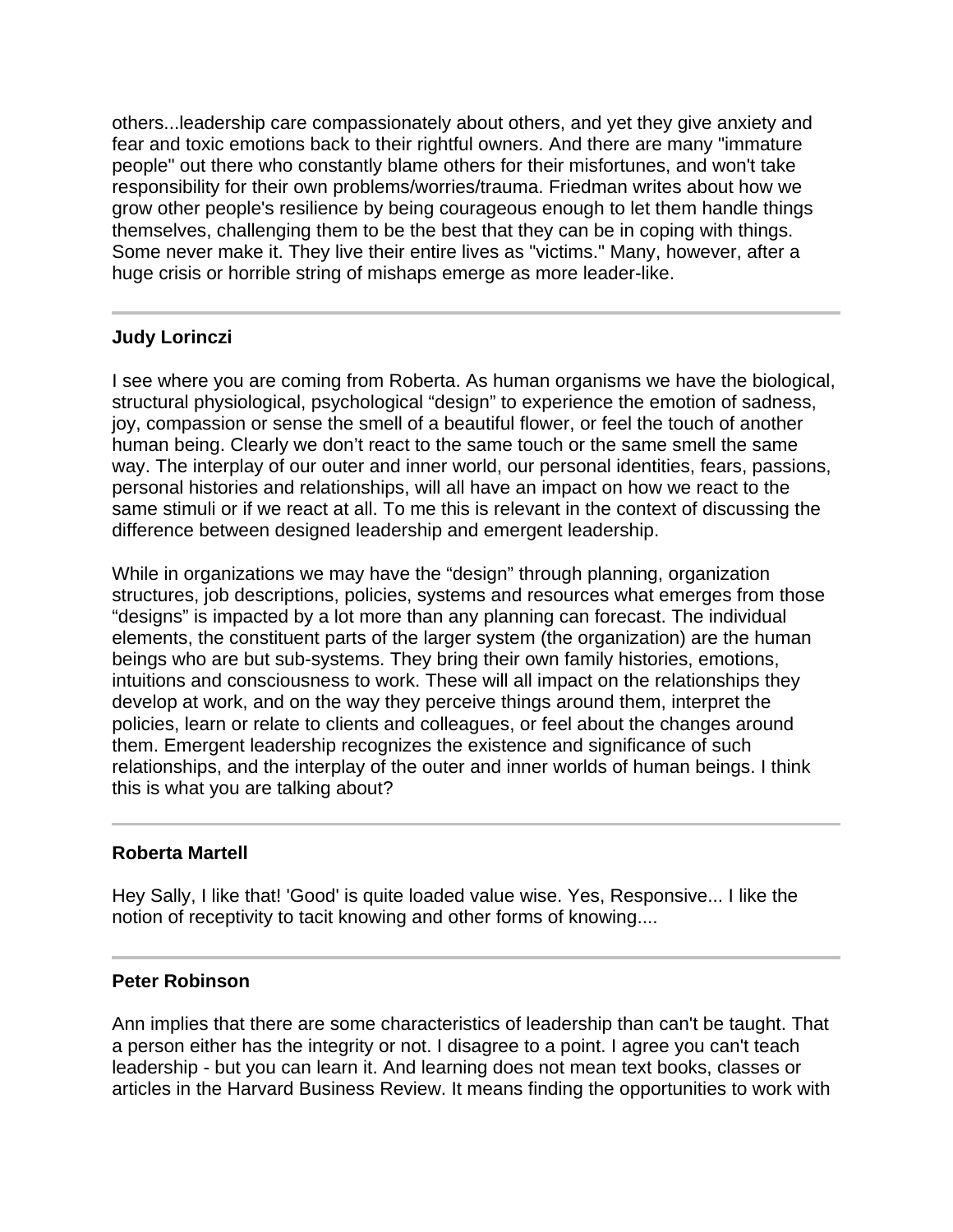those who know how to do it - or taking the longer road of learning it by trial and error. In either case it means practicing it.

### **Judy Lorinczi**

I agree with you Peter. I just wonder what the "it" is?

#### **Doug Seeley**

Emergent leaders are open and sensitive to the evolving connections between participants that they themselves may only be vaguely aware of... They are able to resonate with and reinforce 'constructive' connections, and stymie 'destructive' connections as they arise, gently guiding the direction of the unexpected emergence. They add coherence rather than chaos to stirring the stew.

#### **Karen Dawson**

I want to know what all of you think "it" is. What IS leadership?

#### **Ann Dale**

But Peter, what about Karen's posting. And I'll be a little provocative here, if someone has not developed, has not dealt with their personal issues, if they are a 'victim' they do not have the 'design' capability to be a leader. Roberta, would you care to comment?

#### **Roberta Martell**

Hey Karen, I think you're right on with that... that's kind of the heart of the dialogue. If emergent leadership is the way the world is 'lead' by the interdependent relations of billions of individuals, then the INDIVIDUAL MATTERS! Where do we see THAT expressed in leadership models? So, as Ann has said, (and I'm paraphrasing here, so forgive me Ann) People need to deal with their issues!

#### **Peter Robinson**

Judy ... "it" is certainly an amorphous and intangible quality (how's that for dodging the question). Seriously, leadership is situation dependent. To that extent, it is a bit amorphous. The circumstances will dictate the qualities that are required. What I would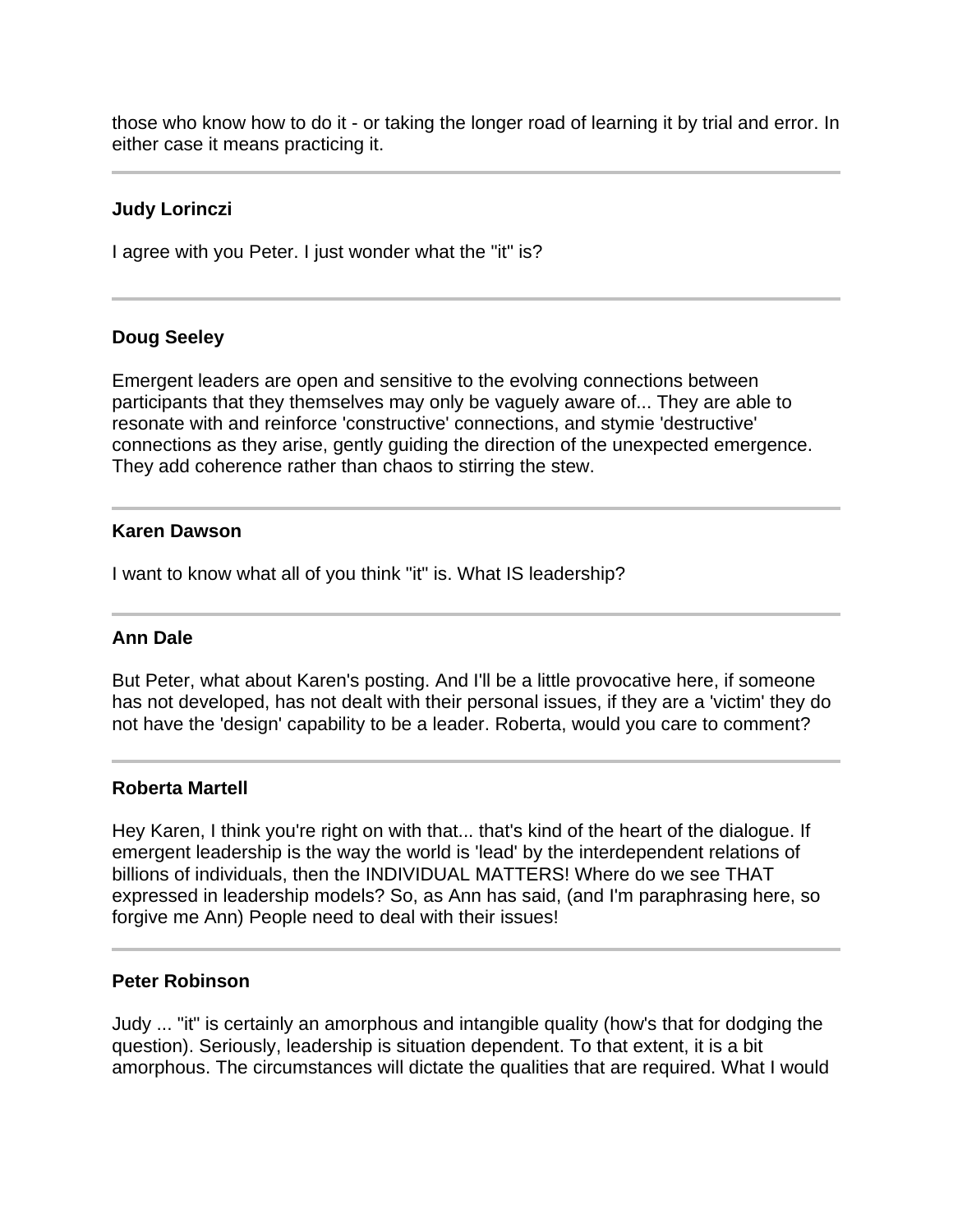say is a constant is a strong personal sense of capabilities, personal values and what Ann referred to as "courage". The rest is variable.

# **Scott Davis**

As a person who has reluctantly concluded that he is not an executive type, I do admire those who can inspire others to action, and even get them to do things they don't particularly want to do. But that's one kind of leadership, that of action. Leadership in social change is a different animal. Rather than administrative, where the goal is to express the values of the governed, leadership in social change is a creative process. It was probably Gandhi who said "If the people will lead, then the leaders will follow". Social change leadership means creating an alternative reality, if only in your mind, and embodying it enough that others think that they had the idea themselves.

### **Karen Dawson**

I confess to still being on my Edwin Friedman soap box here, but he believes that in any situation, the person(s) who emerge as the leader(s) are the individuals who can most clearly name/explain/articulate the reality of whatever is going on...without laying blame. They stay calm, they name what "is so", and they don't point fingers. They set out to make things different/better. Comments?

Karen PS: In dysfunctional families, it is very often a young child who is able to do this...go figure, without even taking MALT!

# **Sally Wilcox**

"It" may not be reducible to ingredients in a recipe because the environmental factors differ constantly as illustrated by humidity or altitude altering a cake. We may recognize an effective leader by the results of their actions, and given the same variables or leader characteristics, the results would/could/should be profoundly different in each instance based on emergence and subtle differences in the initial influences.

# **Roberta Martell**

Hi everyone, I want to draw out some of the themes of the dialogue so far:

- Leadership is receptivity,
- Leadership is based on some personal characteristics and/ or skills,
- Leadership can be small and large acts.

At this point, I'd like to post my model for your consideration.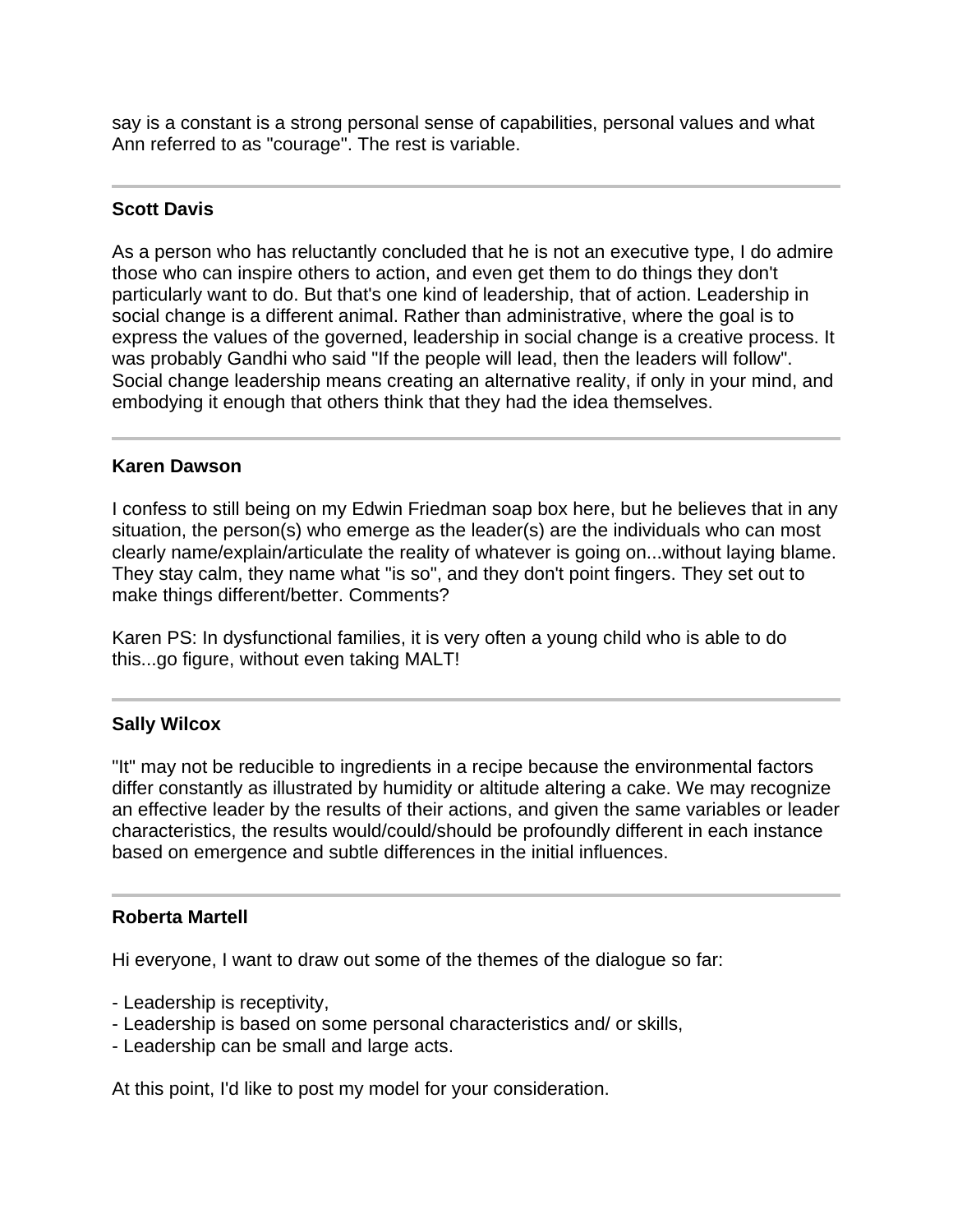- I believe there is emergent leadership
- I believe there is designed leadership
- I believe the two interact.

What do I mean?

Emergent leadership is the way our billions of individual actions interact to create the world. For instance, in the Kyoto leadership dialogue now on, people are talking about what our 'leaders' should be doing. I would suggest that if each and every Canadian had chosen to hook up to alternate energy rather than the grid, the discussion about our 'leaders' would be moot. That is an example of emergent leadership. Directed leadership, on the other hand, is goal-directed. The two are distinct, yet interrelated. Any comment?

#### **Peter Robinson**

Ann posed the "provocative" question as to whether a person has the capability of being a leader if they are "not developed." If leadership is an ongoing journey, it's not so much the current status of the individual (i.e., if they are a victim) as to whether they are growing and developing through the process. An adaptive individual, like an adaptive organization, makes lots of mistakes -- leadership mistakes included. To me it's irrelevant as to whether the mistakes were due to a lack of development. It's far more important to define a leader as one who can change, adapt and grow as they go forward.

#### **Karen Dawson**

Sally, your statement makes so much sense to me. And I'm wondering if your statement implies that a highly effective leader in one context, may be highly ineffective in another. And that's one of the reasons why attempting to "teach leadership" is so darn hard? Or do you suppose that there are some "universal qualities" that we could say would make for effective leaders in almost any sort of situation or context? Not there is a magic recipe, but that there may be a few key ingredients that up the chances for any leader to be more effective.

#### **Ann Dale**

What is interesting in this discussion is that we are talking about leadership on many different levels--individual and collective, social change and organizational, emergent and directed, and contextual. Perhaps leaders have the ability to hold many things in tension, and to work with others around them to resolve those tensions? Is this what you mean by coherence, Doug?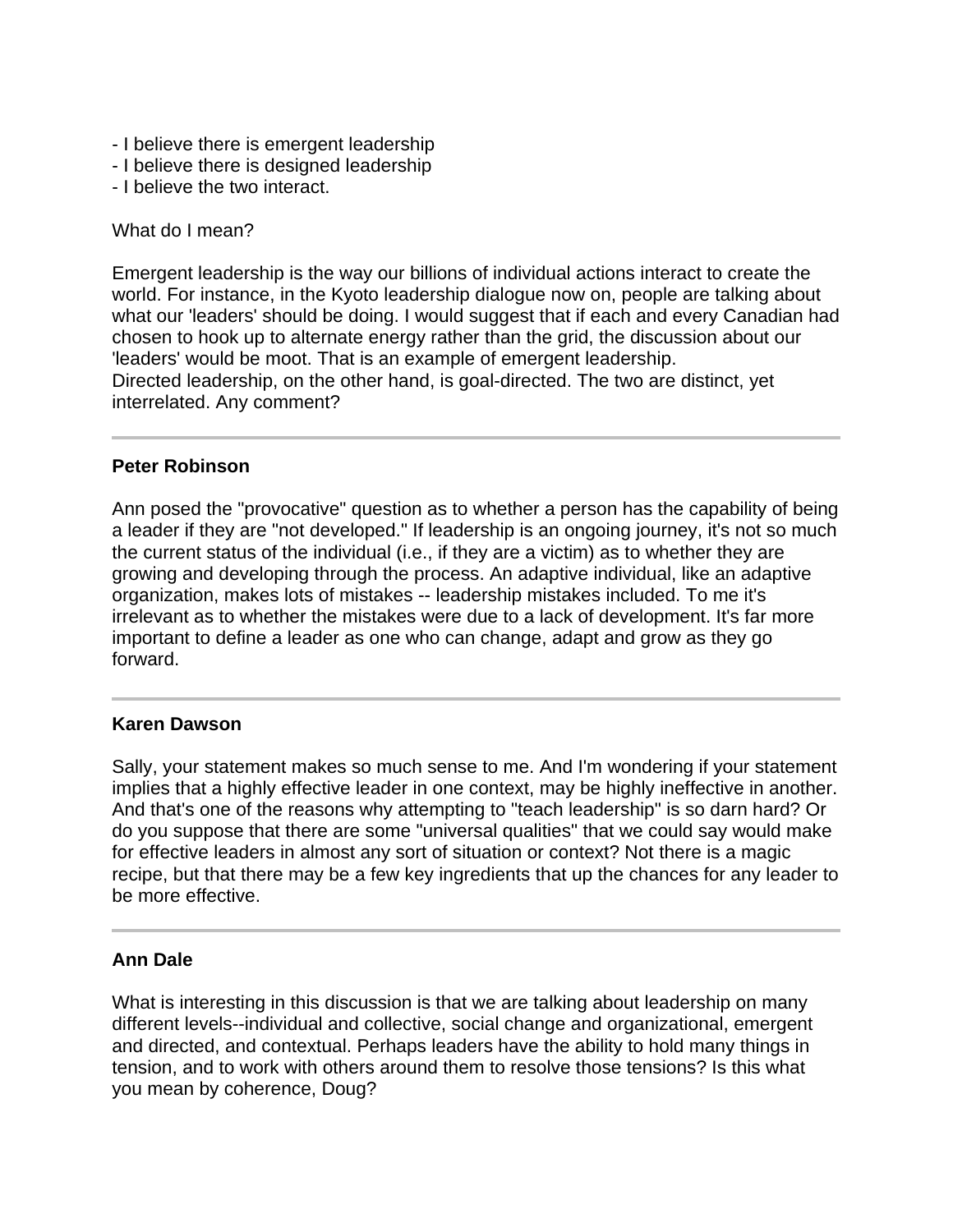# **Doug Seeley**

I take issue with the sense I get here and elsewhere (i.e. in the knowledge management literature) with the understanding of emergence. It is emergence from a lot of interconnections of "individuals", and this can happen on a purely random basis (theoretically). However, I do not really sense that the connections are really random... that they really are interdependent, not chaotic means that there is an underlying thread that is doing the weaving.

# **Judy Lorinczi**

Roberta, in relation to leadership and learning I see an emergent approach to leadership and learning as one that does not simply look at people in organizations as rational agents, or as parts of a machine, but as distinct individuals, with histories, diverse emotions, feelings and identities. While recognizing these individual identities emergent leadership will use a non-hierarchical approach where individual perspectives and differences are incorporated into a learning process as people learn together.

# **Roberta Martell**

Hey Scoot! Yeah, I love that quote, isn't it something about, There go my people, and I should follow, for I am their leader? I agree! Maybe I should call this whole model inside-out leadership? Because, as individuals, we have the power to place our grain of sand wherever we choose to. So, why do we so often feel the need to support what IS with our grain of sand, rather than building reality (such as it is!) around what we SEE? It is an expression of the principle of increasing returns... or 'them that has, gets!'

Emergent leadership is the neglected side of the leadership equation. We focus on how to 'get things done!' in directed leadership, but where is the equivalent myth of the power of the individual? I saw Sam Keene speak once in Vancouver, and he said that in society, we need to develop the shadows of our ignored myths.... The MYTH of men's kindness, and the MYTH of women's cruelty... I would suggest a leadership analogue, in that we need to develop the myth of the Individual's Power, and the 'Leader's' Impotence.

# **Doug Seeley**

Yeah Ann... I think that emergent leaders have a sensitivity to the waves of intention, feelings and spirit that are already connecting us, the surface connections just reflect those underlying currents.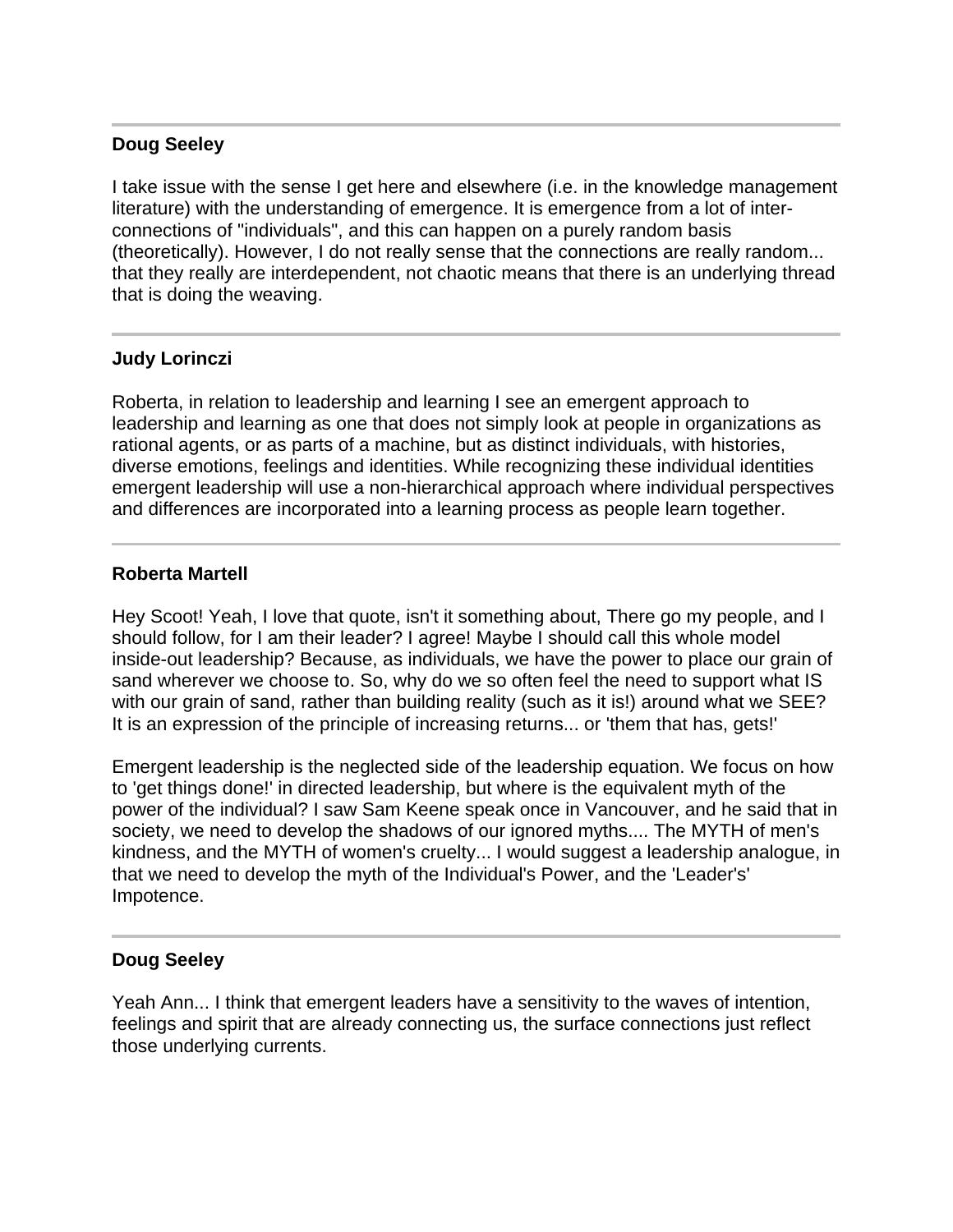# **Sally Wilcox**

I agree Peter, this seems the receptive/proprioceptive responsiveness of leadership that can motivate. This motivation may be toward a goal (would this be your "directed" leadership Roberta?), or toward bringing the leader out in the people around. The leader would then be sending leaders everywhere. There could be a pandemic of leaders!

### **Brian Malone**

Does 'readiness to lead' mean that a person has no leadership to contribute until they are 'fully formed'? Until they entirely have their shit together? Can we say that anyone meets that standard? I think everyone is able to lead, within the limits of their capacity. Roberta's "Billions of Rudders" isn't premised on each contribution being gold. And it isn't premised on each contribution being honorable, widely held, or cooperative. It says that, in a chaotic and complex environment, there will be influences and combinations of actions and effects that will advance the organism. And enough nudging in the right direction creates a more successful organism, which generates a feedback loop. Darwinian leadership.

#### **Karen Dawson**

Going into my own little mini-universe here to say that I am motivated to grow, learn and change when I feel open and invited "not to change." What do I mean? If I lived next door to Roberta and she was using an alternative energy source, and I got curious, and I watched her 'doing her alternative thing' and I got to asking her some questions...I think I might just get off my arse and do some investigating and changing myself. If, however, my mayor ordered us all to change over, and wrote policy and sent out alternate energy police I would likely comply (because I hate being bad and getting even parking tickets) but I would resist...both consciously and subconsciously because I despise being told what to do!

So when I consider Roberta's designed versus emergent leadership question...I get to thinking about the power that each of us has as individuals by just living our learning, reflecting on our values, and DOING them on a day-to-day basis. Am I even in the ballpark?

# **Scott Davis**

Emergent leadership seems to be particularly important to cultivate if it appears that our designed leadership is not representing our best interests. It is also likely that a society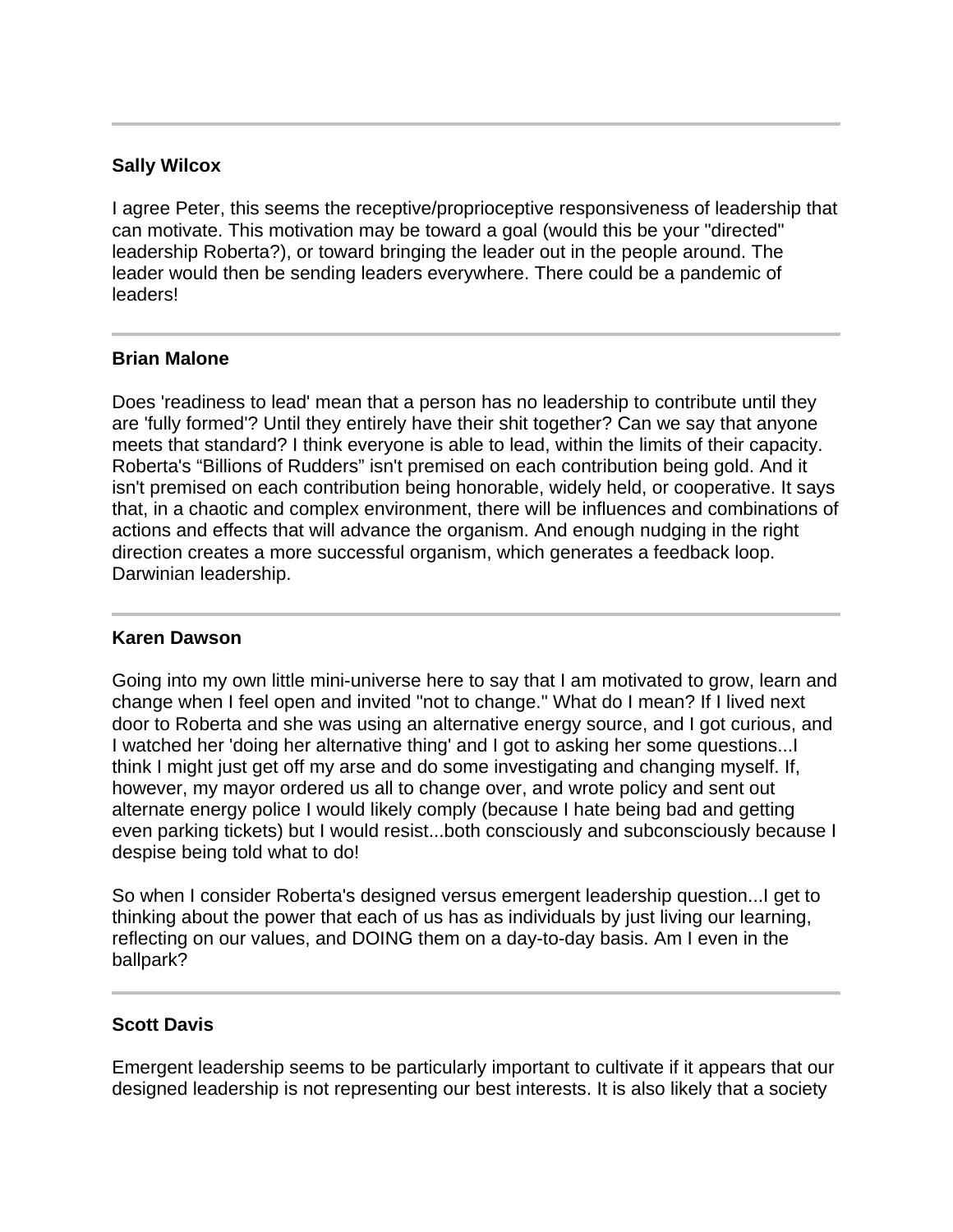that is not representing our best interests would waste talent by limiting leadership opportunities. Its hard to lead when everything is either compulsory or forbidden... And so the question of recognizing and developing emergent leadership is doubly important.

### **Judy Lorinczi**

I completely agree with you Doug! Working for a large Public Sector organization I am constantly struggling with us only looking at those surface connections without considering the "underlying currents". I think that it is significant, and good leaders will go below the 'surface'...

# **Peter Robinson**

So ... Ann - you're taking ethics out of the discussion? A leader can be everything you describe and still do something evil? Which prompts me to talk about "emergent leadership". There is, of course, a problem with blanket statements about leaders following or the actions of the many. I've worked in too many areas of the planet where the "tyranny of the masses" meant that leaders / leadership based on popular notions of what is good were in fact just plain wrong.

Sometimes leadership means saying no to the majority (for example, the death penalty). If so, leadership is sometimes about making tough / unpopular decisions. And I don't mean this in the sense of "directive" leadership by a few, but collective decisions that are also for the common good.

# **Ann Dale**

Sally, and I hope I am not focusing too narrowly, I once had an employee come into my office and ask me to stop asking her to be what she didn't want to be. She was happy doing exactly what she was doing, and did not want to exercise leadership in our organization. People have to chose to exercise leadership or not, one of the most difficult examples is unfairness directed at one individual, and the rest of the room is not speaking up, this is when courage comes in, to dare to be different, to stick your head up and be counted. And not everyone is personally capable of that. So, perhaps we may agree more than we think, it is in the 'exercise' of leadership, what Roberta refers to as 'emergence' and 'directed'.

#### **Doug Seeley**

Hey Roberta... good topic about directed (or intentional) leadership! Although it is my experience that at rock bottom, and every present moment it all is really emergent... this is does not reflect the human level world with its organizations and societies. What is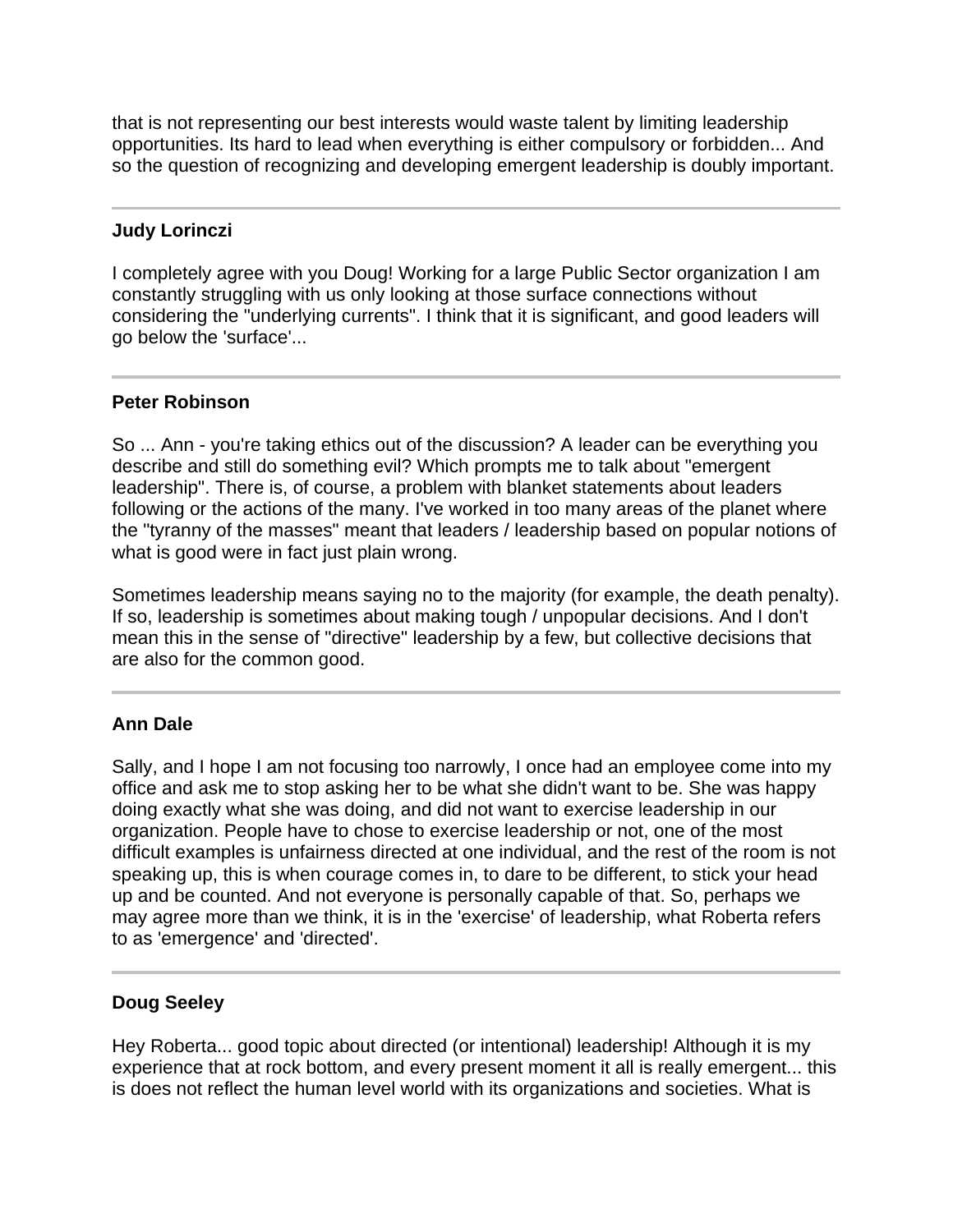there is both emergent & directed leadership doing a dance with each other, in dynamic balance.

My favourite example is that if we left the construction of a jet plane to emergent leadership and behaviours, we would never be able to fly!

### **Scott Davis**

Yes, Karen, social change is best led by example. If you point to something, a dog just looks at the end of your finger. They only pay attention to what you do. Embodying your ideas is a leadership requirement.

# **Ann Dale**

Peter, talk about synergy between ideas, I wrote and posted at the same time as you. I guess what I mean by integrity is ethics, it is both your higher-order ethical base as well as the ethical exercise of leadership, for what ends?

### **Sally Wilcox**

Karen, You and Doug have been talking! this notion of the awareness threshold of the leader to empathy or resonance with others and the situation, may align the leader with "what is required" at that moment. Vision immediately in front as well as further down the road. Like driving the Duffy Lake road in a snowstorm.

#### **Roberta Martell**

Yes, Scott, this goes to one of my questions... what is the interrelationships between the two. The principle of increasing returns is that 'them that has, gets!'

p. 37 "Increasing returns, lock-in, unpredictability, tiny events that have immense historical consequences – "These properties of increasing-returns economics shocked me at first," says Arthur. "But when I recognized that each property had a counterpart in the nonlinear physics I was reading, I got very excited. Instead of being shocked, I became fascinated."

Waldrop, M.M. 1992 Complexity: the emerging science at the edge of order and chaos. Touchstone, New York, New York. 380 pp.

So, how does what doesn't yet have GET?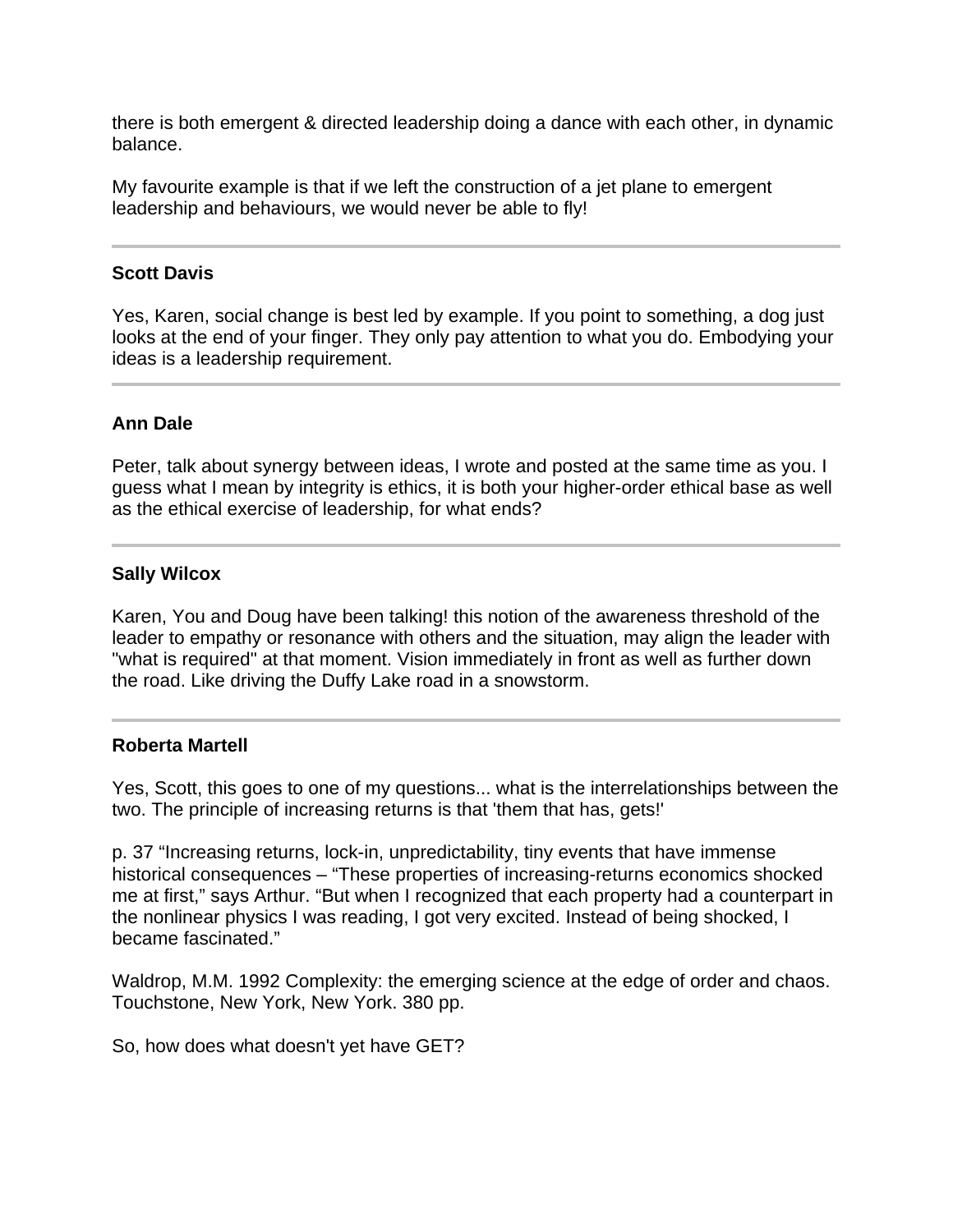I see the notion of fitness landscapes. In essence, we don't need to put our grain of sands on piles that already exist, but rather we can place them where we think they should be.... and to do that, perhaps we need a new myth; that of the power of the individual... not a romantic notion, despite what Doug is suggesting to me over the cubicle wall!

#### **Brian Malone**

"If we left the construction of a jet plane to emergent leadership and behaviours, we would never be able to fly." If we left art to directed leadership, we would never have music. Somewhere there must be integration of the two.

### **Roberta Martell**

It's funny, but when I bring up the notion of the power of the individual, or Emergent Leadership, somehow I become tagged as 'romantic' or soft... I have never suggested that Emergent Leadership is all that there is. I say again "have never suggested that Emergent Leadership is all that there is!" So, yes, if emergence was all there is, then only birds would fly... but, as leaders (in my definition, people attempting to influence change; in your example our flightlessness) we were best served by understanding the dynamics we inherited from the natural world, to which we could best respond with our 'designed leadership' Kapishe?

# **Doug Seeley**

So perhaps we should see directed/intentional leadership as Derivative from the emergent, and take some care about which levels we are talking about in any given context. If we are in a knowledge-based organization, it has certain current intentions that it is following... so this shapes the directed leadership to achieve its mission... but at a deeper more emergent level another underlying current could re-shape the organizational intent? Or am I too damn abstract?

# **Ann Dale**

Scott, I have large dog companions, and once had a female dog that was so secure, so intelligent, she was the leader of the pack, her male companion had no wish to be other than her follower. My dogs vary tremendously first in their abilities, and in their leadership abilities. What is interesting, however, is that there are quite subtle shifts in the dominance/leadership according to the situation. When it required brute strength, the male went forward, so they lead, according to the situation, as Peter talked about earlier, but again, there were innate qualities which made some stand out as leaders.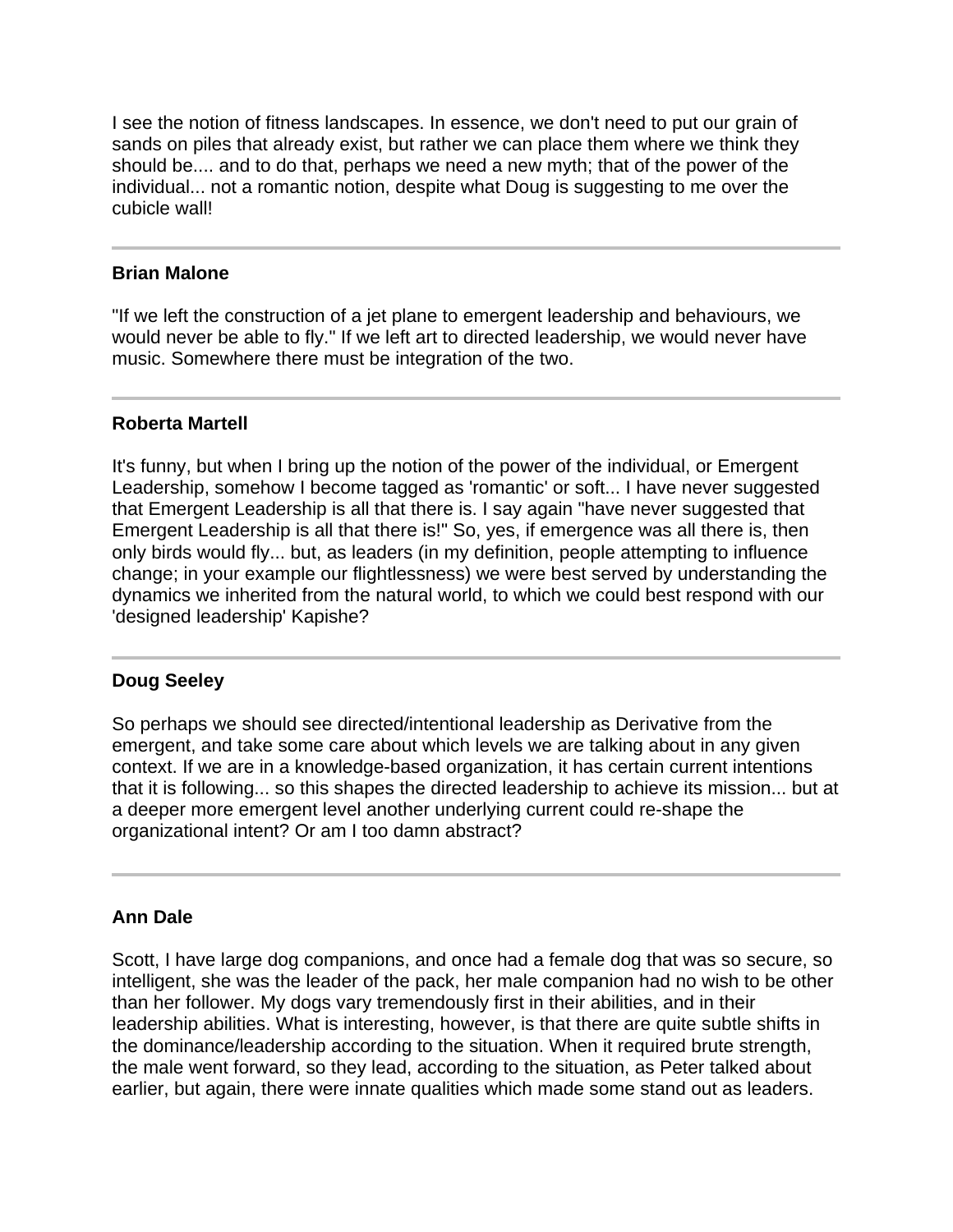The pack stability changes dramatically when the leader is older and the leadership is changing. Any analogues for we humans?

#### **Peter Robinson**

Brian ... why do the two have to be integrated. Somewhere back a few messages I stated leadership was always situation dependent. If this is so, the style of leadership will never integrate (and in this case, good leadership is adaptive leadership). I think we might be trying to shoehorn too much into a consistent / common definition (although the dog looking at my figure is a pretty darn good metaphor).

# **Brian Malone**

Here is my 'Emergent Learning for Dummies' explanation of emergence: "Emergent learning is like crossing a shallow river using stepping stones. Some you can see from the shore. Some are barely covered with water and cannot be seen until you reach them. Some stepping stones don't exist until you place them where required. And the wise traveler does not step to the next untested stone until the current one is mastered. In the end, the route used is very obvious from the far shore …but unknowable in the beginning." Continue the metaphor; there seems to be a role for directed leadership here too.

#### **Karen Dawson**

So I'm really, really thinking hard about how the designed leadership and emergent leadership co-exist. Darwin said, "In the long history of humankind (and animal kind too) those who learned to collaborate and improvise most effectively have prevailed."

So with the aircraft designers, we need some directed leadership who "knows" something about aeronautical engineering to design/direct/lead. Then we need those brave souls who let thoughts and impulses emerge in the moment. Asking "What if...?" and saying "Yes, and...." to the leadership team.

# **Doug Seeley**

Peter and Ann about ethics... does this not come down to the kinds of relationships (connections) between people that promote the trust to make more connections, building towards emergence. Hence, ethics is one of those underlying currents, and rests in the relationship itself. In fact, is it possible that the relationships actually have more reality than the individuals?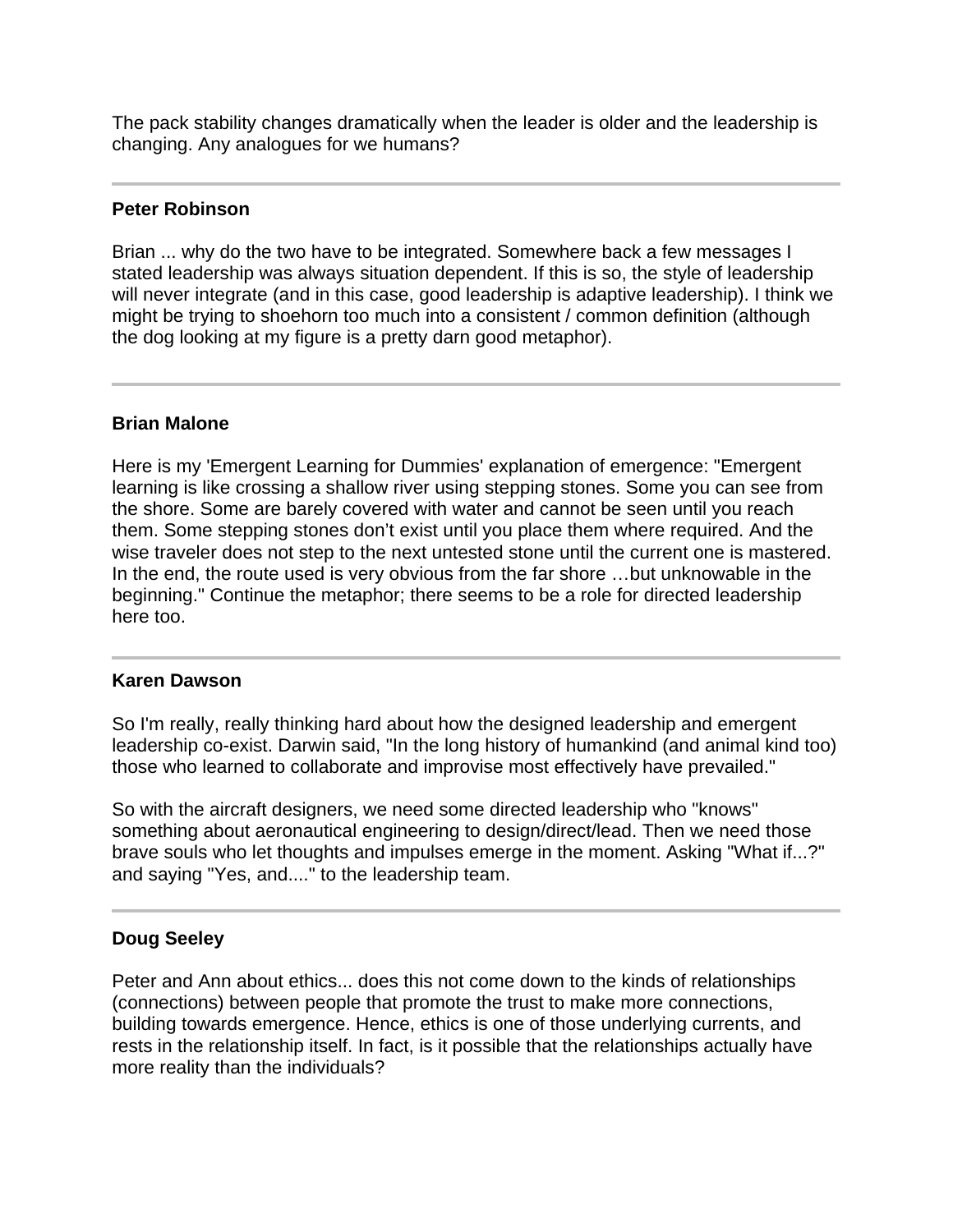### **Ann Dale**

Doug, Brian & Karen, what do you think about Peter's comments about no need to integrate, it is situational, sometimes one is directed and other times, flows with emergence. I would hate to build a jet through emergent leadership!

### **Judy Lorinczi**

Maybe I am missing something. But, somehow I see us talking about emergent leadership as only relating to a particular approach exercised by a particular individual the "official" leader. To me emergent leadership is one that recognizes, and is sensitive to, the interplay of relationships, and inner and outer worlds of those around them and facilitates, or sets up the supporting conditions accordingly. Am I on the wrong track?

### **Judy Lorinczi**

Doug, you are touching exactly on what I am talking about! "Relationships" more than the individuals!

### **Sally Wilcox**

Doug, am I hearing Bohm's wholeness and the Implicate Order in your voice? What if there were a variety of ways of "knowing" (as we instinctively "know" that there are) and we consulted these, as Roberta is suggesting, would we then be informed by intuition, information, culture, the lessons from nature etc as we do/be our leadership thing. My guess is the leaders might be available to being informed from both the implicate and explicate orders.

#### **Roberta Martell**

Hey Doug, earlier on, you talked about waves. I heard you mention something about David Bohm. Have met him? Can you tell us more about Love and Implicate Order?

#### **Brian Malone**

Senge (Fifth Discipline) returns a few times to the notion that commercial air travel didn't really come together until the DC-3. There were numerous design (i.e. planned) innovations in airplane design up until then, but until a critical threshold of the innovations in combination occurred (i.e. emergent) there was no commercial flight.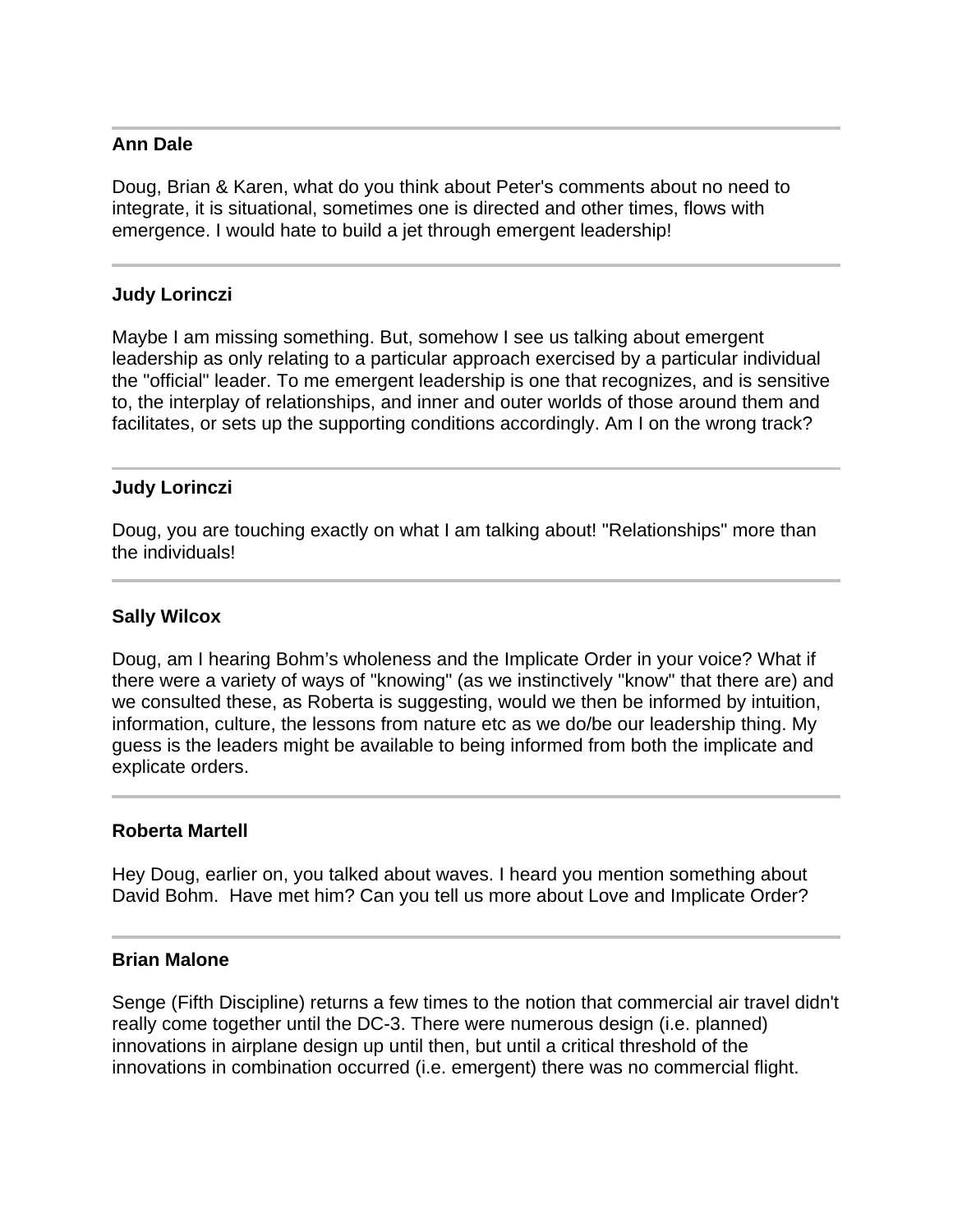# **Ann Dale**

Doug, I think that both relationships and individuals are real. But there are many different types of leadership, and one of the most coercive I have experienced is the 'cult of personality' leadership, where leaders use personal relationships to enhance their power. What do you think, Karen and Scott?

# **Ann Dale**

Brian, my father was in aviation, and did you know that the DC3 is still regarded as one of the safest planes ever designed?

# **Peter Robinson**

Doug ... I've always thought that ethics (or ingredrity) was on a higher order than just an underlying current. In fact, I think it's the highest ... although being able to assess the consequences of decisions ranks pretty high too. Leadership in this case might be pretty lonely. I think of those who have resisted oppression and suffered in the process. Pretty impressive leadership. The individual could have had a comfortable life but chose actions that led to personal suffering because they believed they were doing the right thing.

# **Roberta Martell**

Yes, Karen you are so bang on! My sense is that we, as people attempting to lead, take a bit of responsibility for yanking on the reins of power. So, using my alt. energy as an example, I am a member of the friends of renewable energy B.C. list serve. Last year, there was a discussion about the most effective way of moving Canada to alternate energy. As I have chosen to live off- grid, with a hybrid solar/wind powered electrical generation system, I posted about what I did... the panels I got, the costs, the trade-offs etc. In response, one member... and remember, this is FRIENDS of renewable energy, not enemies posted in response, that if I was TRULY interested in affecting change, that I would have hooked up to the grid, and spend the extra cash (about \$2000) lobbying for some Federal policy changes.

Which made me wonder what the hell we believe about the role of the individual in 'leading' change? I mean, if what I chose to do... place my grain of sand (my individual actions) in alignment with what I want the world to be?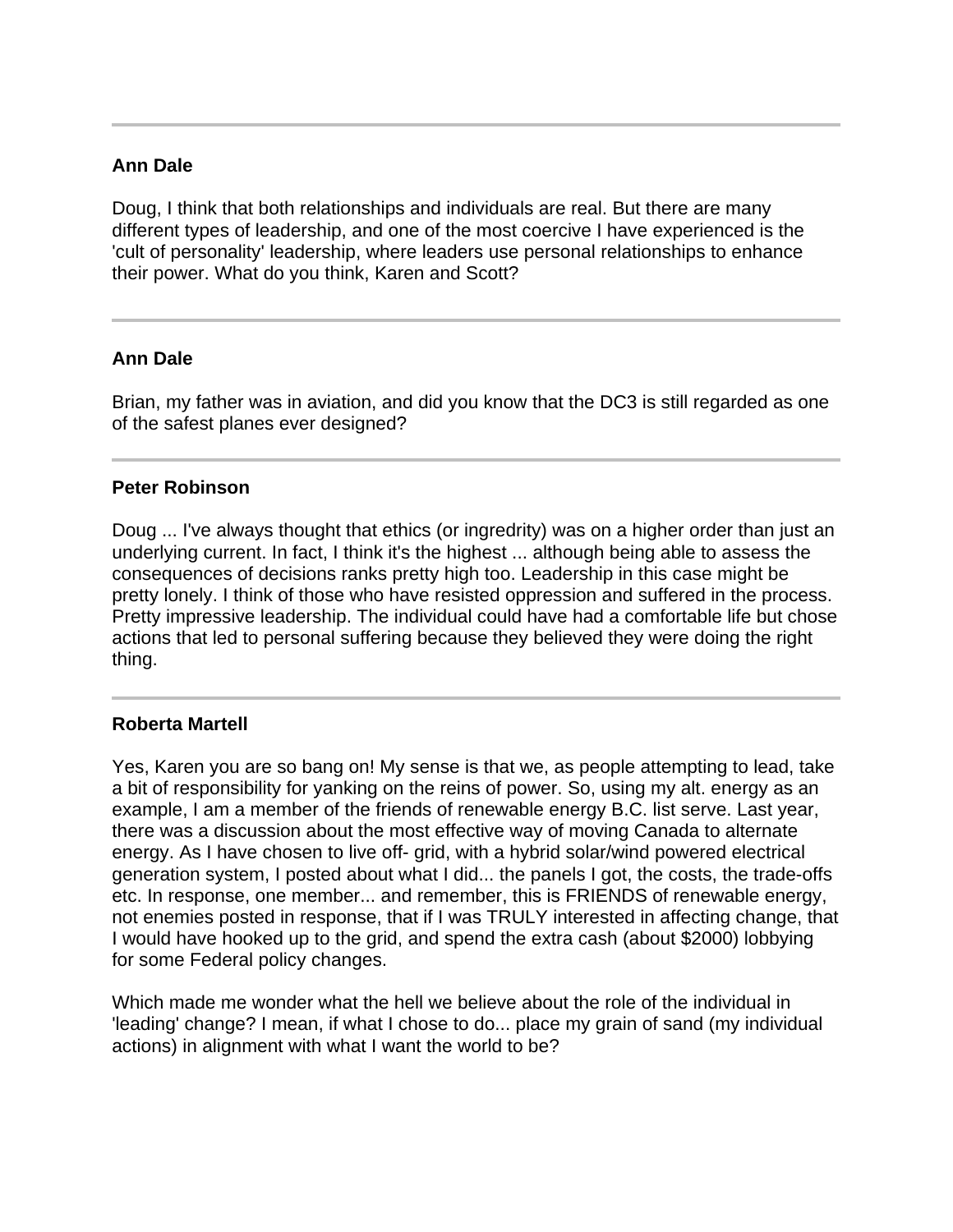### **Judy Lorinczi**

Ann, I have seen that many times in work situations. My issue with that is that we are equating leadership with power. Is leadership power?

### **Doug Seeley**

Roberta... yeah this is how I got all into this back in the 70's, first through Karl Pribram (holographic memory) and then I published a paper called "The World is a Hologram in Your Heart." Later when David Bohm came out to BC, first to Vancouver, then to Metchosin to open the Krishnamurti school, I had a chance to talk in depth with him and make a video with him on the Observer and the Observed. For the past number of years I have been running Bohm Dialogues here in Victoria... in my view, an essential development tool for Emergent Leadership.

### **Karen Dawson**

I'm diving into the relationship theme. I do a lot of work in improvisational theatre. We spend a lot of time maintaining generative relationships with each other and when in doubt on stage, improvisers attend to the other people in the scene. Rather than going for the big laugh, the best actors try to set up their fellow players...it's an "I shine by making you shine" approach. This tendency towards generosity only increased the possibilities in a scene, and encourages collaboration and best possible use of the range of ideas.

Focusing on myself as an individual constrains action and shifts the goal away from serving the story to serving myself (the actor). The spirit of generosity makes relationships among actors onstage more fruitful, creating stories that are infinitely more intriguing and satisfying. Organizationally (and systemically) this ethic translates to more options, more possibilities, and stronger teams/units.

# **Peter Robinson**

To the question, is leadership power? Well, no, it isn't - but it is powerful. But, for the purposes of exploring the complexity of the issue - when would leadership be power? There are examples of times when power based leadership is completely appropriate.

Take, for example, the response to a disaster (i.e., a forest fire is approaching your town). Having someone who "commands" both evacuation and response is absolutely necessary.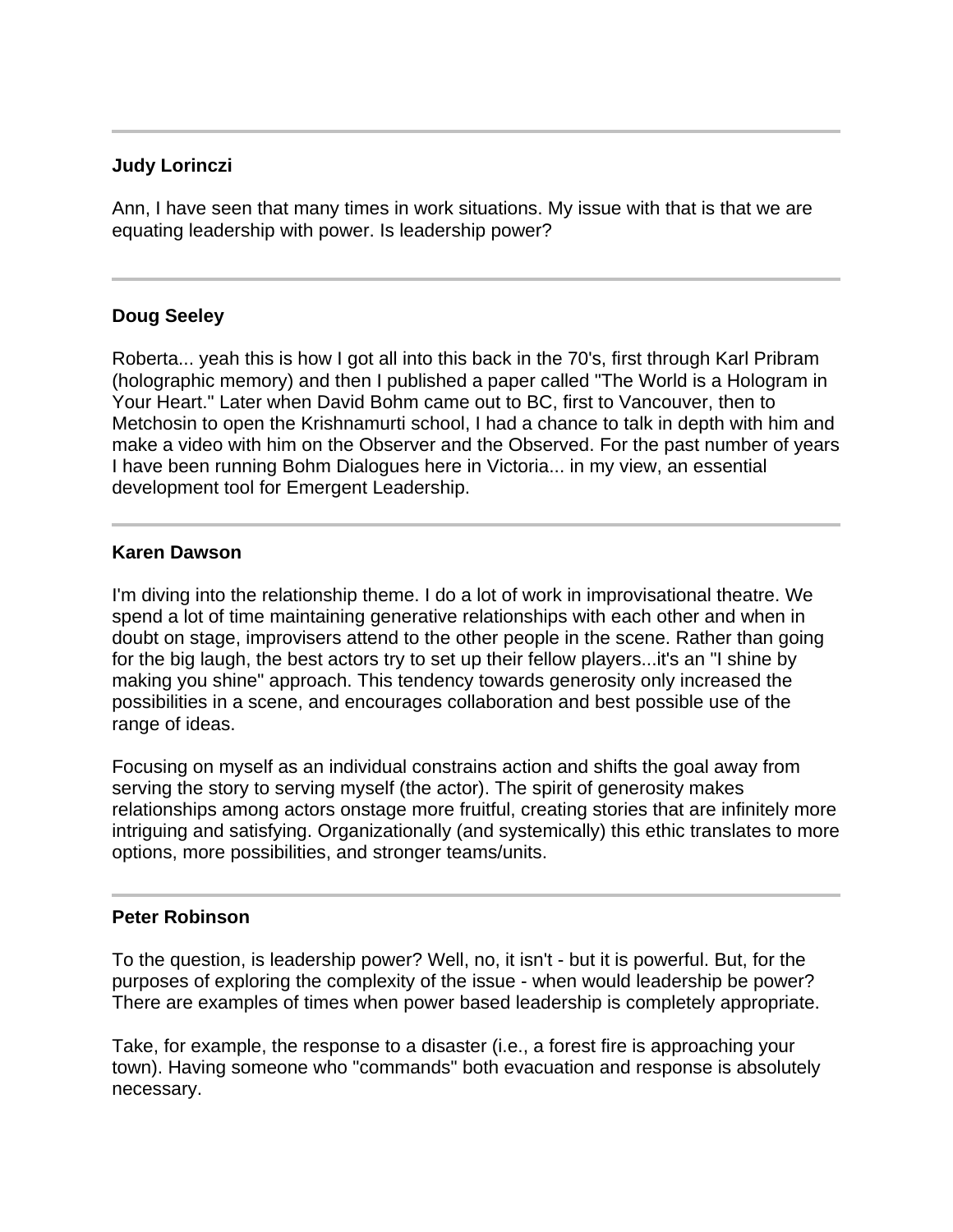# **Ann Dale**

Judy, I think you have raised a very critical point, that of, power. And there is a collorary, how do leaders exercise their power? I find that the theory that everyone can learn to be a leader is based on the premise that we are all equal, but we do not all have equal abilities. And it varies according to the situational context. Yes, a leader has power, because you are influencing, why do I conduct research, because I want to influence social change, so, Roberta, who prevails and when?

# **Sally Wilcox**

Did you say love? Here's the deal...I wonder if the state of unconditional love places us in a vibrational frequency that aligns with universal wisdom (or Bohm's "universal Flux") where truth, emergence and dare I say, miracles, may reside. Me thinks that this "flow state" may be the connector between the implicate and explicate orders that set the leader's gyroscope into "right" alignment with our higher self and a with others' higher selves.

# **Doug Seeley**

Brian... nice point on Emergence and Innovation, never thought of that, I like it. I knew that innovation was different than light-bulb creativity (which all the administrators think is intellectual capital that should make their organizations wealthy)... when I started a high-tech company it was all those mini-micro creative acts accumulating over a long implementation spell that resulted in a usable innovation. So great... instead of accumulation, emergence. Thanks Brian.

# **Judy Lorinczi**

Somehow Peter I don't see that as "leadership". There is no question that we need those people but in my mind they are not 'leaders' they are great commanders, or managers or supervisors, but that does not fit my definition of leadership?

#### **Brian Malone**

I did a bit of relating Game Theory to leadership in LT 535 this autumn. The easy conclusion is that 'cooperative' game theory (shared information, second pick, awareness of other's options, etc.) led to the best group outcomes -- the Nash Equilibrium. Are effective leaders those that frame their influence with cooperative game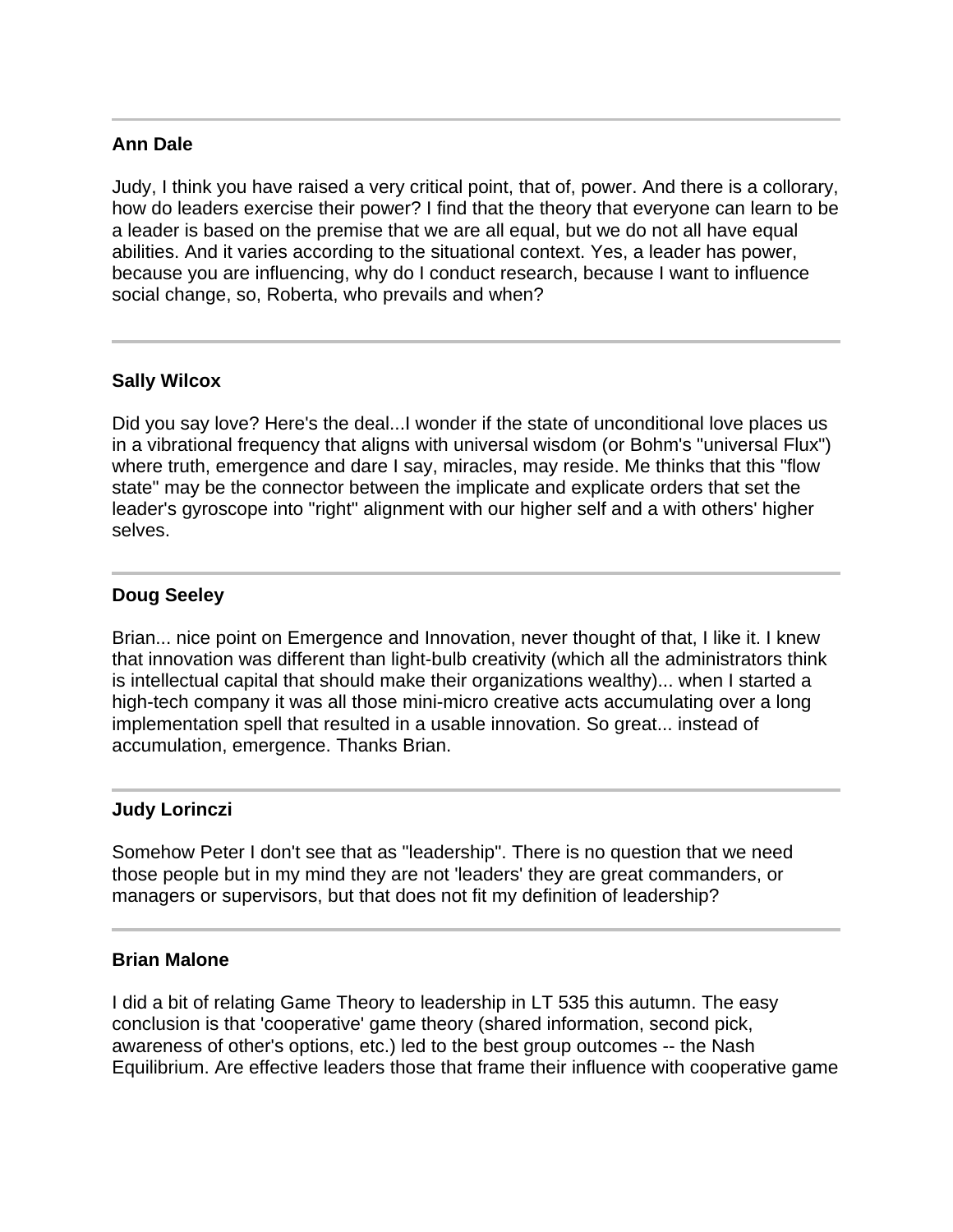theory, and work towards a Nash Equilibrium. Figuratively that is. President Bush probably can't spell equilibrium, and he probably thinks Nash is a car.

# **Ann Dale**

Sally, I think human beings are the poorest species at 'unconditional love'. I have learned a lot about it from my dogs, regardless of the sentiency argument.

# **Ann Dale**

Why do leaders lead, if not to try and influence others?

### **Peter Robinson**

But Judy why aren't they leaders. If they need to be flexible, adaptive, aware of what's going on around them and sensitive to their decisions - the only thing that might distinguish them from other "leaders" is the need for them to make quick decisions. But speed of decision making shouldn't be a defining factor of leadership - it will, again, vary depending on the circumstances. Nevertheless, in the event of a large and chaotic fire, I'd sure want single points of accountability and decision making.

# **Judy Lorinczi**

Now 'influencing' Ann, that does fit! It is the 'command' part that bothered me!

#### **Doug Seeley**

Hi Sally... language especially Anglo-American does a really botchy job of getting this flow (Tao) stuff out. The way I have experienced is that the quantum potential of Bohm's implicate order is what we tend to call "spirit", the nature of spirit is unconditional love, and there is Never, Never anything else. It's our separative identifications that build this massive illusion that that there are separate things that may or may not Love, rather than an oceanic flow that cannot help be love!

#### **Scott Davis**

Ann, I like anthropology and ethnology as scientific hunting grounds for leadership topics. Although humans are social animals, they aren't as obsessively pack oriented as dogs and can kind of do what they want. This is a problem. We're all modern people here, but civilization is a pretty thin veneer over our long evolution. Most humans that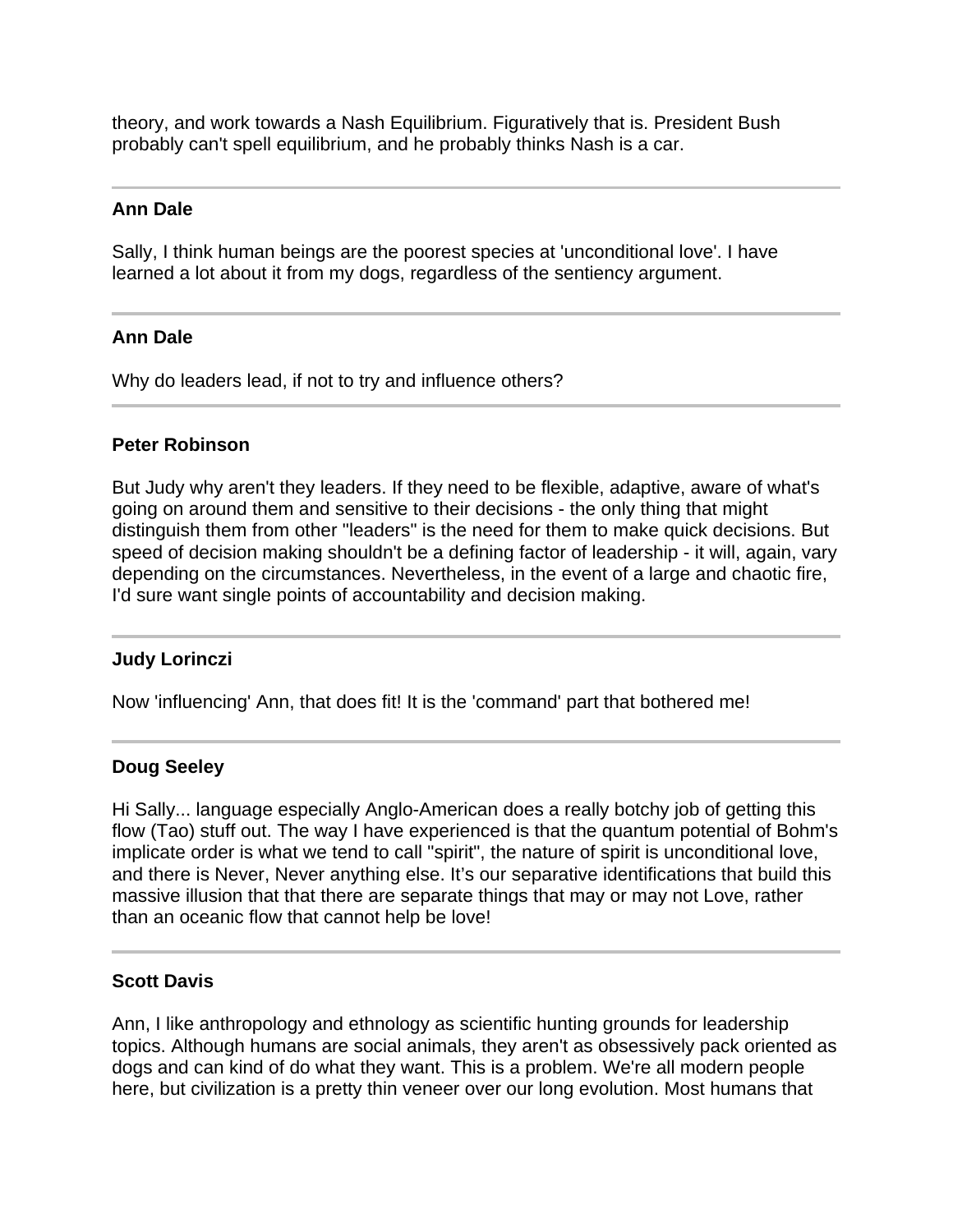have ever lived, lived in small societies. I lived in the Lilloet district of the interior of BC for a long time and found that the local First Nations people, before white contact a couple of hundred years ago, had leaders for every occasion, but not the same leaders for all occasions. There'd be a hunting chief while they were hunting and another person would be the war chief during the war. Then they'd all go hunting or fishing.

### **Sally Wilcox**

Ann, I hear you. I guess that's why, as leaders, we should/could be consulting many different dynamics to inform our practice of leadership...lessons from nature, dogs and children included! Sometimes our consumer/business worldview may colour our lens of HOW to BE in the world, not WHAT to DO in the world.

#### **Doug Seeley**

Ann another reason for leading is to cultivate a living environment that is much more fulfilling... when others are empowered to lead, but may not activate it, they are empowering me as well, its really non-local and hence of immense practical value to "little me."

#### **Karen Dawson**

Ann, I want to respond to your great prompting questions about power, influence, why do leaders lead if not to influence? It's so hard to do this concisely. I think that we are never going to be 100% there...as leaders. And I'm not looking at leadership as a formal position. I'm looking at leaders as people who create/support/nurture change. I think that we can do our best to make a difference in the world...no matter what our formal title, job position, place in society, or lifestyle.

But there will always be people/events/situations that 'push our buttons' or make us spin circles...and when faced with these situations we might not make 'leader-full choices.' We might lose our courage, we might back down, we might lash out and get really angry, or we might stay awake at night worrying about things over which we have no control.

Somehow those don't seem like leader-full choices, and yet we are human and I think that we succumb to that every once in awhile. (Even if we are RRU people!) Leadership to me emerges organically when its at its best. And the 'goal-oriented leadership' also has a vital role to play in creating positive change. I'm still mulling over the relationship between the two ideas. OK I'd better be honest, I'm still mulling over what the two ideas really mean!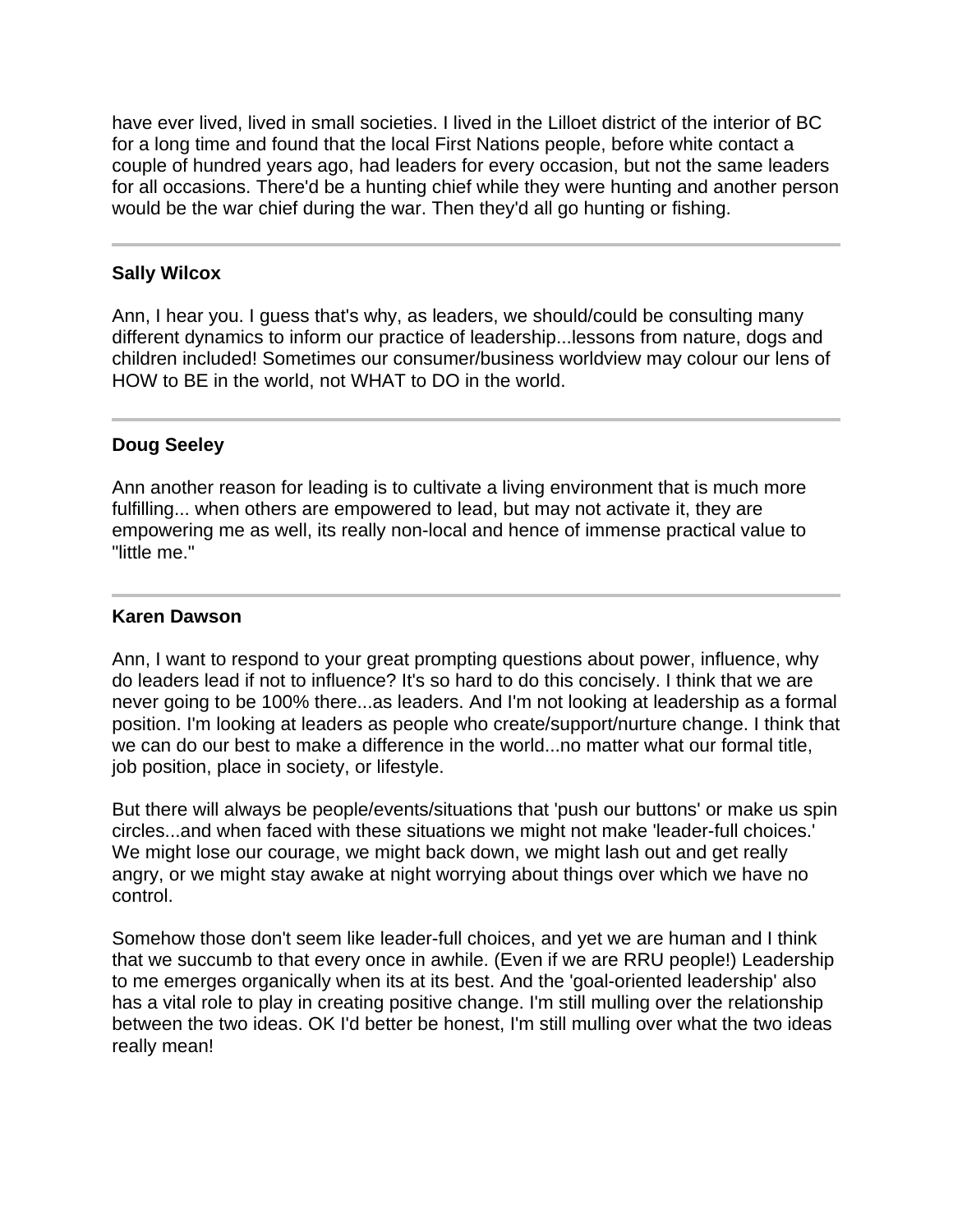### **Brian Malone**

I cooked up a bit of a Bellwether Leader concept this fall, that basically said sometimes leadership is attributed by the group -- and the bellwether leader is the one that can be depended upon to make a lot of small choices a little bit faster and a little more reliably than others. And the leader can't be too far out in front of the group, or they will have to take risks to catch him again. Yes, this is based on the herding behaviour of sheep. And yes, it isn't very flattering for the followers. But it offers a different lens to view organizations. I have a short think-piece on this is anyone is interested later.

So to answer the earlier question directly, sometimes leadership isn't exactly driven by a desire to influence, because sometimes leadership is as much about the followers as it is about the leaders.

# **Ann Dale**

Scott, I disagree that humans are not necessarily as pack oriented as dogs, but that is a conversation over a glass of wine. And Sally, I learn the most from children and dogs, their world is very clear, as well as interestingly from older people nearing the end of their life. I haven't heard anyone talk about a leader being someone who deliberatively and actively encourages diversity, as Doug is referring to somewhat obliquely, I think, a learning environment.

#### **Doug Seeley**

Ann... when discussing Power, it is always helpful for me to distinguish between Coercive Power and Personal Power... this is especially crucial I believe in working out the role of Power in Leadership. Its personal, inclusive power that is desirable in my view... noticing the Coercive stuff and keeping it out of the discourse (which is hard when you work with Heroic types) is an issue.

#### **Roberta Martell**

Hey Ann, Leadership is, in my definition, influence with, rather than power over. So, I agree with Sally that leadership isn't Power Based.

Once again: EVERYONE is an Emergent Leader.

Perhaps: Everyone tries to implement Directed Leadership; however, some may be more skilled than others at that.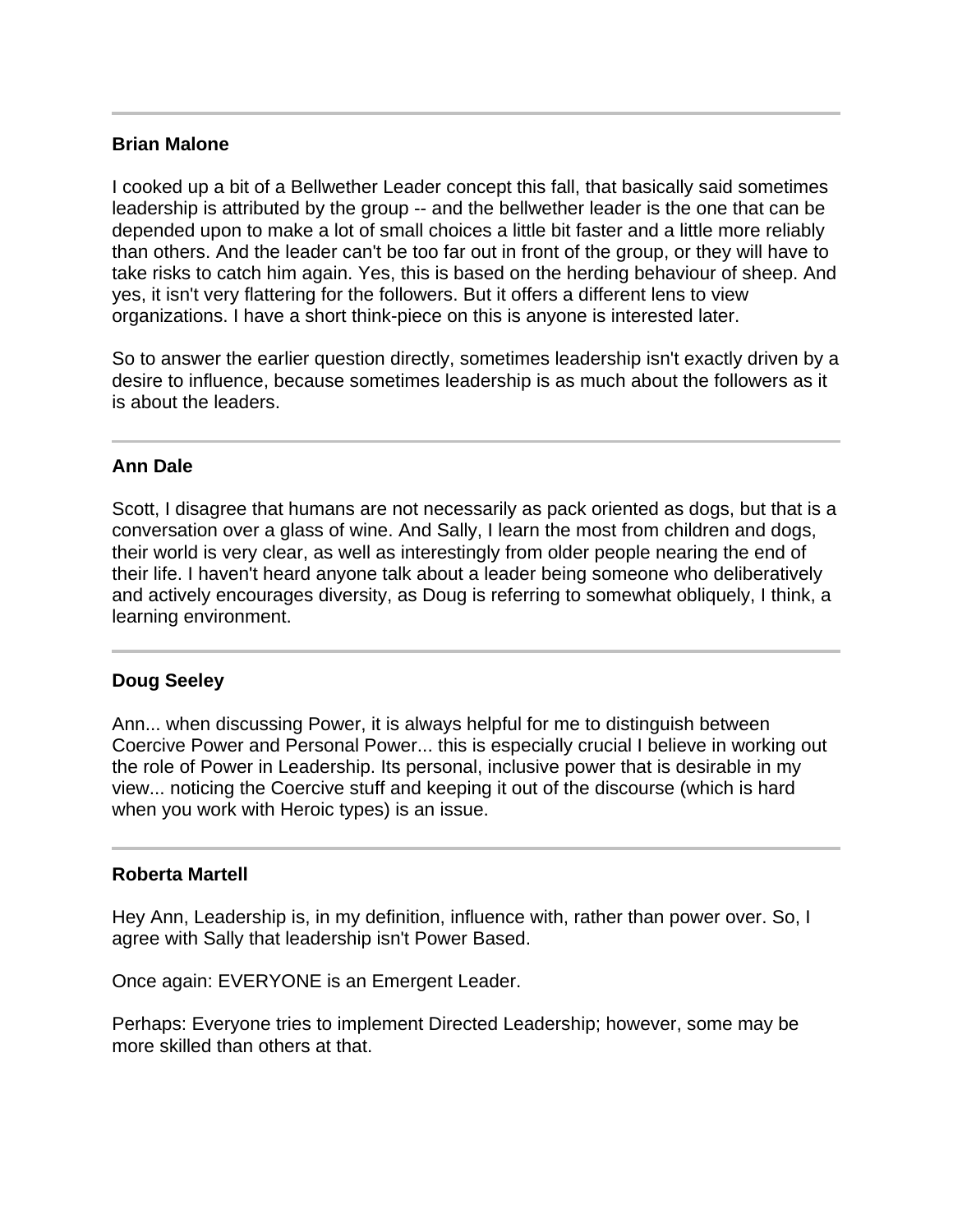Yes, there are situations in which decisions need to be made, Direction Consolidated, AND AND AND, how do we best consult the Emergence to best implement our attempts at influencing change in Directed Leadership?

#### **Peter Robinson**

Hi Ann. Alas, I have to log out now. Thanks for the opportunity to participate ... interesting discussion. Makes me think I should have taken the MALT program instead of the MACAM. Best wishes to all, come and visit me at MEC's Head Office when you're next in Vancouver! Cheers Peter

### **Doug Seeley**

Brian.... can you give me some more reference or sources on this Bellweather Leadership notion?

### **Roberta Martell**

Oh Peter! I agree! It's always Malt!!! Thanks for your participation! Great points! Say Hi to Tasch for me.

# **Ann Dale**

Karen, I sense we both have a psychology background. A question, and it also involves the exercise of leadership? What happens when the leader is down?

#### **Scott Davis**

Why do leaders lead? In many anthropological societies, being a leader was a lot of trouble. A primary aim of governance used to be the redistribution of wealth and luck. In many hunting societies, if you kill something and bring it home, everybody gets some. There's no refrigeration, you have to eat it up. That way, if you don't get something next week, you'll get fed by someone with better luck. You get glory by giving things away (the spirit of the gift).

And so leaders were constantly giving things away to maintain their status. Why lead? Not so very long ago, people used to be much more a part of their societies, and it would be your calling, duty and pleasure to do it.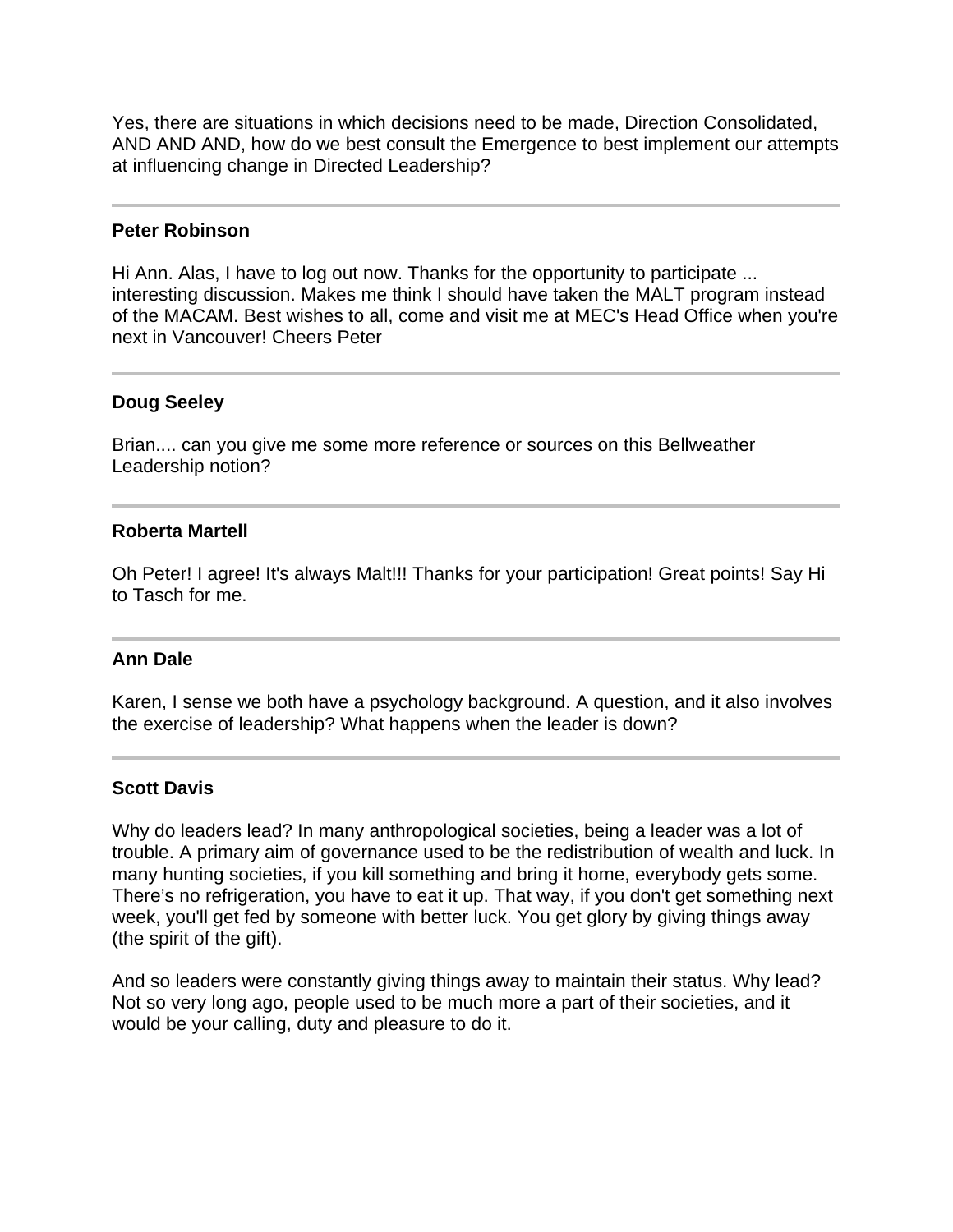### **Karen Dawson**

Karen to Brian re: sheep. I just spent a day at one of our local high schools, and watching the cool packs of kids roaming the hallways at noon hour felt very much like watching sheep...with one of your bellwether leaders slightly ahead of the "gang"...deciding which locker bank to swagger past, which table in the cafeteria belonged to them, and which poor kid would be the recipient of their snickers and sneers. It was as if the gang "looked to the leader" for some guidance...and yet he wasn't really doing anything (that I could tell) to act like "a leader."

# **Roberta Martell**

Peter, (who is now gone, but I found this post lingering on my desktop)

I agree with your assessment about leadership not always being comfortable... I was asking myself that just the other day.. As my dishes were frozen into a block of ice, and my water (collected in a cistern, fed onto my deck through a garden hose) was frozen... I wondered why on earth I was living with an alt. energy system? It indeed wasn't comfortable; however, IT aligns with my values, and I'm placing my grain of sand to support the sand dune I want to see develop in this world....

In that sense, my emergent leadership is about understanding the relationship between what I call the 'holarchic spheres of influence' and placing my value (or my two cents worth) where I think it will do the most good. As Karen pointed out, others might choose to follow, but they won't feel compelled, and isn't that a welcome change! ?

The spheres of influence, as I see them are physical, situational, social and cultural, temporal and ecosystem spheres. They radiate outwards in diminishing proximity from the individual, and in the alt energy example, I would say that I am concentrating my value in the ecosystem sphere...

ALTHOUGH there is an initial vacuation of comfort in the immediate physical/situational sphere.

#### Any comment?

#### **Ann Dale**

Doug, you raise an important point about the kind of power exercised, it makes me think about how each of us enter a room and how our energy is expressed. Self-awareness is so critical, for example, if I have to be let's say, more coercive, I sit at the head of a table in a meeting, if I am in a position to consult and be informed, I sit in the middle?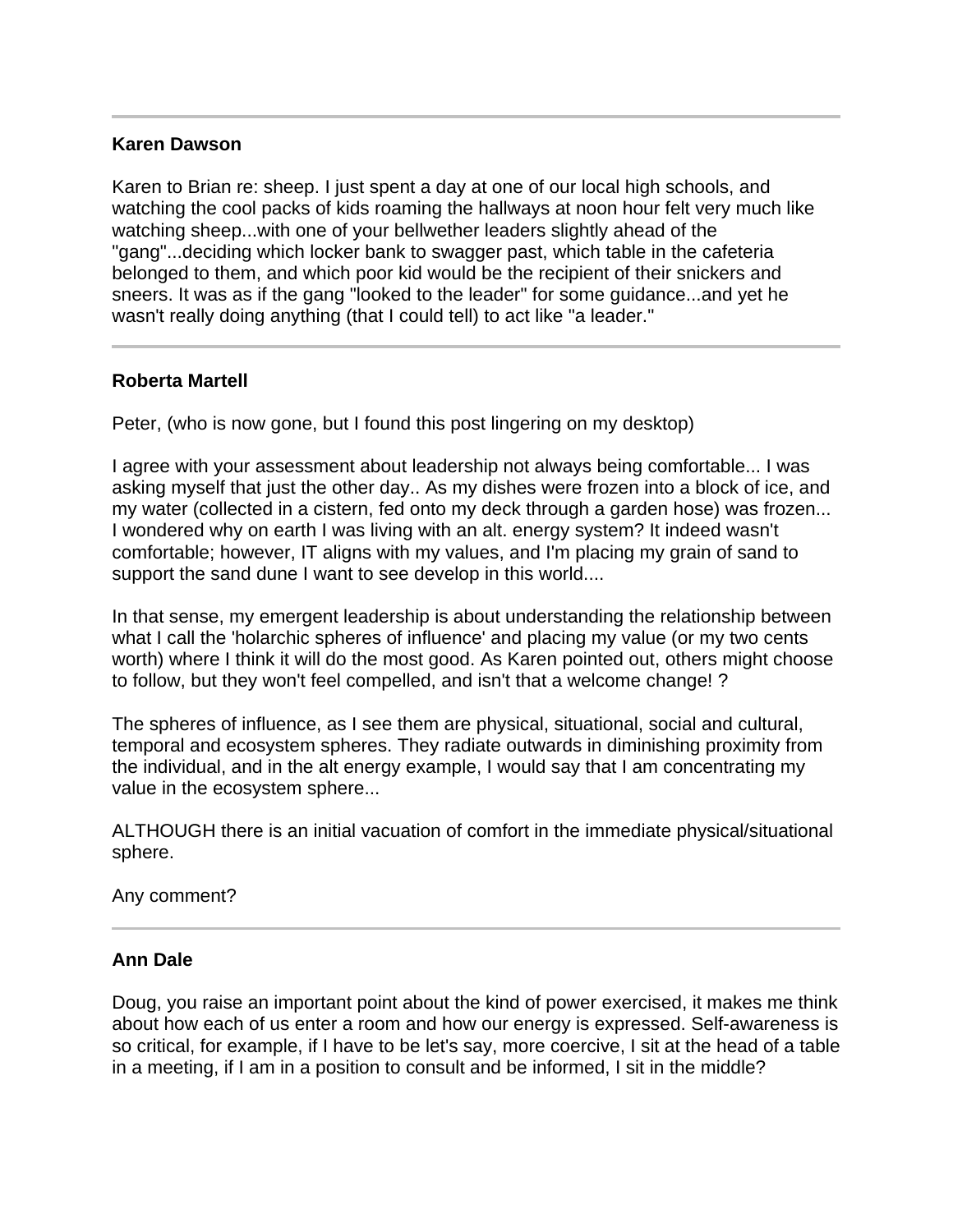### **Roberta Martell**

O.K. Pencils down for just a second.... We've got 15 minutes left in the dialogue, so I'd like to raise my last research question, which hopes to bring together all the rich dialogue we've had tonight... How are emergent and goal-directed leadership related and interdependent? I will post on that in a minute... Thanks everyone for your input!

### **Ann Dale**

Scott, what a wonderfully integrated response. I am tired, it is almost 10:00 p.m. EST, and I am not a night person, sorry to be so inarticulate.

### **Sally Wilcox**

Ah, creating the container! The environment, those little influences that may not even be perceptible, that can have huge impact on the outcome of leading or learning or ....

I experienced this "container care" in first residency at RRU, where the care taken in setting the stage for the improvisation of our emergent learning took place. It was a fully intentioned, diverse, loving act of carving a safe, non-judgmental space for our collective growth to occur.

I have implemented this container care model with my parent groups with great results. (Those being measured by active participation and attendance and program recommendations to the group.)

#### **Judy Lorinczi**

Ann I have been pondering your question on "what happens when the leader is down"? What do you mean? I am considering it from a very practical organizational perspective. Would you mind to elaborate?

#### **Brian Malone**

Doug... Seriously, I made it up. CBC was doing an interview with the author of Bellwether, Connie Willis. It's a social satire type book (Lewis Carroll-ish) that gives an elementary but entertaining view of the role of chaos in our world. And it talked about fads by highlighting the herding behaviour of sheep. It occurred to me that there were elements of the story that could apply to leadership, and so the Bellwether Leader was born. Very neat in an emergent-type way.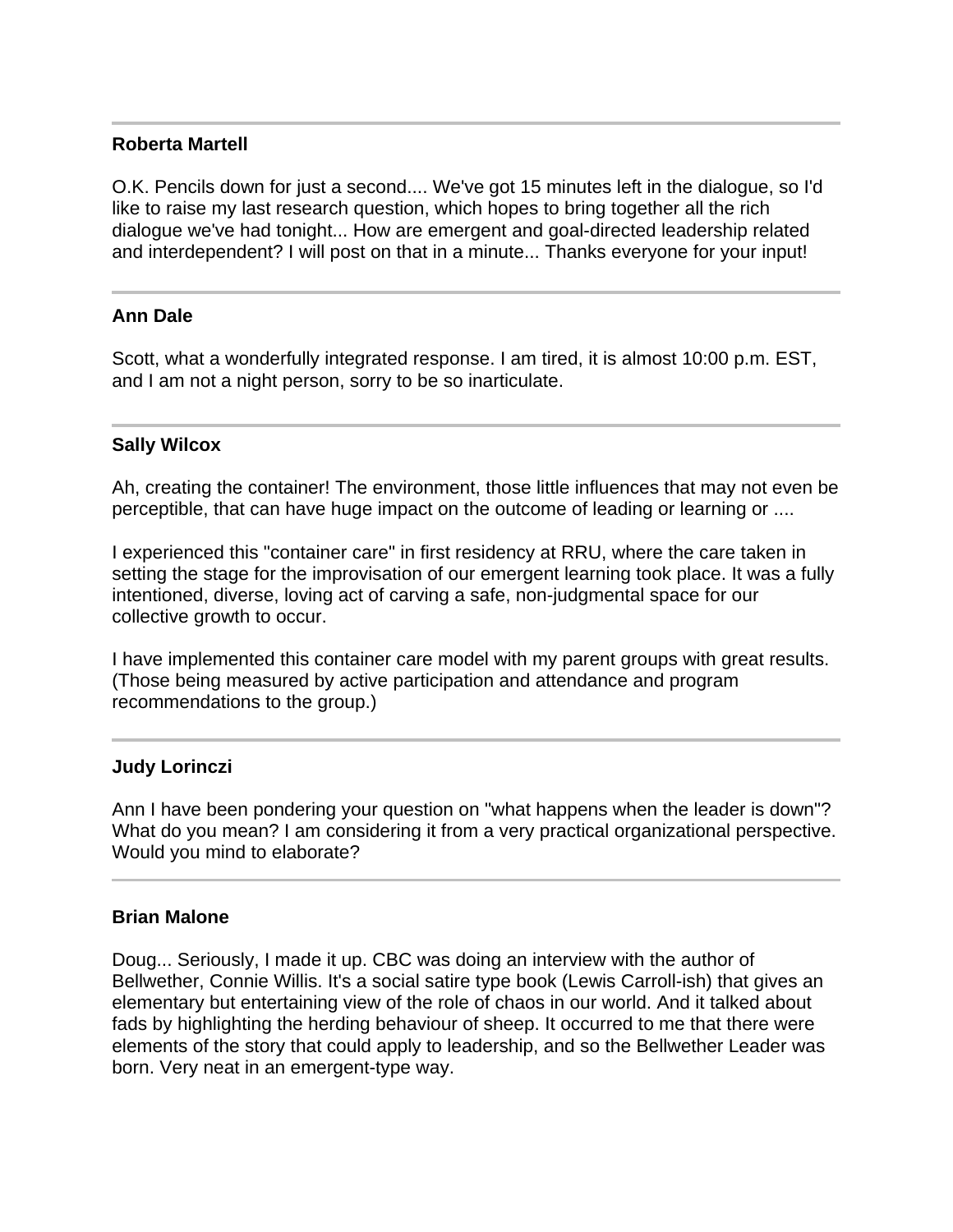### **Karen Dawson**

In direct response to Bertie's question, I will attempt to collect my thoughts. I see these two forms of leadership as interdependent in these ways:

When there IS a clear goal, that all constituents buy into, (ie. Let's kill something to eat, Let's put on a play, Let's fight this forest fire...) then some goal-directed leadership works pretty darn well. We use our knowledge and understanding of the situation and all of our learning to meet the goal...and with effective goal-directed leadership, there will be an emergent quality to the process...innovation might even happen as we discover new and better ways of reaching our goal.

When there is no clear goal, or perhaps everyone is at odds with each other about the "right goal" then there is a greater opportunity for emergent leadership to work its magic. Individuals (at least some individuals) can't quite 'buy into' any prevailing goal so they set out to place their grain of sand where they truly believe it should be...living true to their values. Others may follow, or mimic, or be influenced. Or they may not.

My two bits...

### **Ann Dale**

Judy, I once had an incompetent employee and was hesitating in getting rid of her, and had some very dedicated staff who had worked with me for a long time. She was psychopathological, manipulative and I for many reasons, was unaware. After a year of damage to my organization, I asked my oldest and most trusted employees why they hadn't come and talked to me, that I was only as good as they allowed me to be. We all learned from the situation, but they so counted on me to be on top of everything, they couldn't believe I was truly unaware of the situation.

# **Doug Seeley**

Hi Sally... I like the container notion you are expressing... wonder whether it is analogous to a notion I try to use... a kind of "spiritual maintenance"... if one cares for the maintenance of the space (wrapping it in an embrace, as it were), then the participation in the space experiences to be the freedom and creativity that it already is. Have to keep reminding me about this... currently I keep saying "Take care of the temple..." That is, "this is not my body this is a Temple of God."

# **Ann Dale**

Doug, I don't think anything can be contained, only ourselves.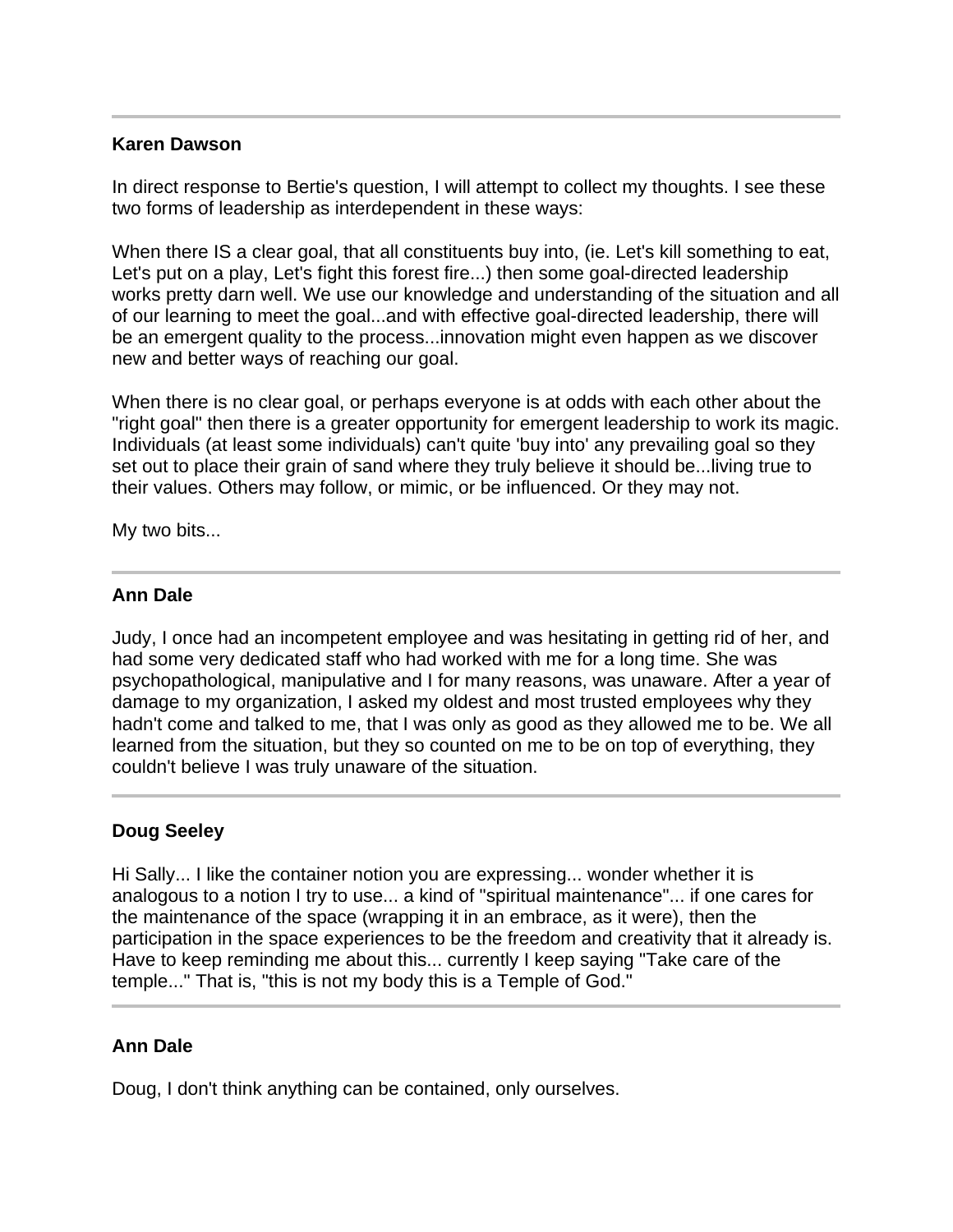### **Roberta Martell**

Alrighty everyone!!! Here we are with five minutes let to go, and I'd like to invite everyone to respond to this quasi-orphaned post.... What are the relationships between emergent and directed leadership?

Karen gets an A for her suggestions!

O.K. Pencils down for just a second.... We've got 15 minutes left in the dialogue, so I'd like to raise my last research question, which hopes to bring together all the rich dialogue we've had tonight...

How are emergent and goal-directed leadership related and interdependent? I will post on that in a minute...

Thanks everyone for your input! This is a fabulous dialogue!

# **Doug Seeley**

Thanks for the dialogue everyone. It has been stimulating and I have re-framed some stuff in this old craw of mine. Let's carry it onwards some time, some how.

# **Karen Dawson**

Karen on "container."

I feel compelled to add this after my rather negative narrative about the hallways of the high school I was at this afternoon.

In the "container" of the drama studio I discovered the most trusting, creative, open, and spiritually generous group of students you can imagine. Their container was so safe, and so well maintained by their beloved teacher, that they shared, laughed, played, cried, and created art for two full hours...it was delightful to watch.

And although created by a teacher who designed that container quite 'directly' and in a goal-oriented manner (from my perspective)...there was a real sense of emergent leadership happening within the space.

# **Judy Lorinczi**

Thank you Ann for your clarification. I think when the leader is down and the leader is seen as human, the followers will be able to identify with the leader even more!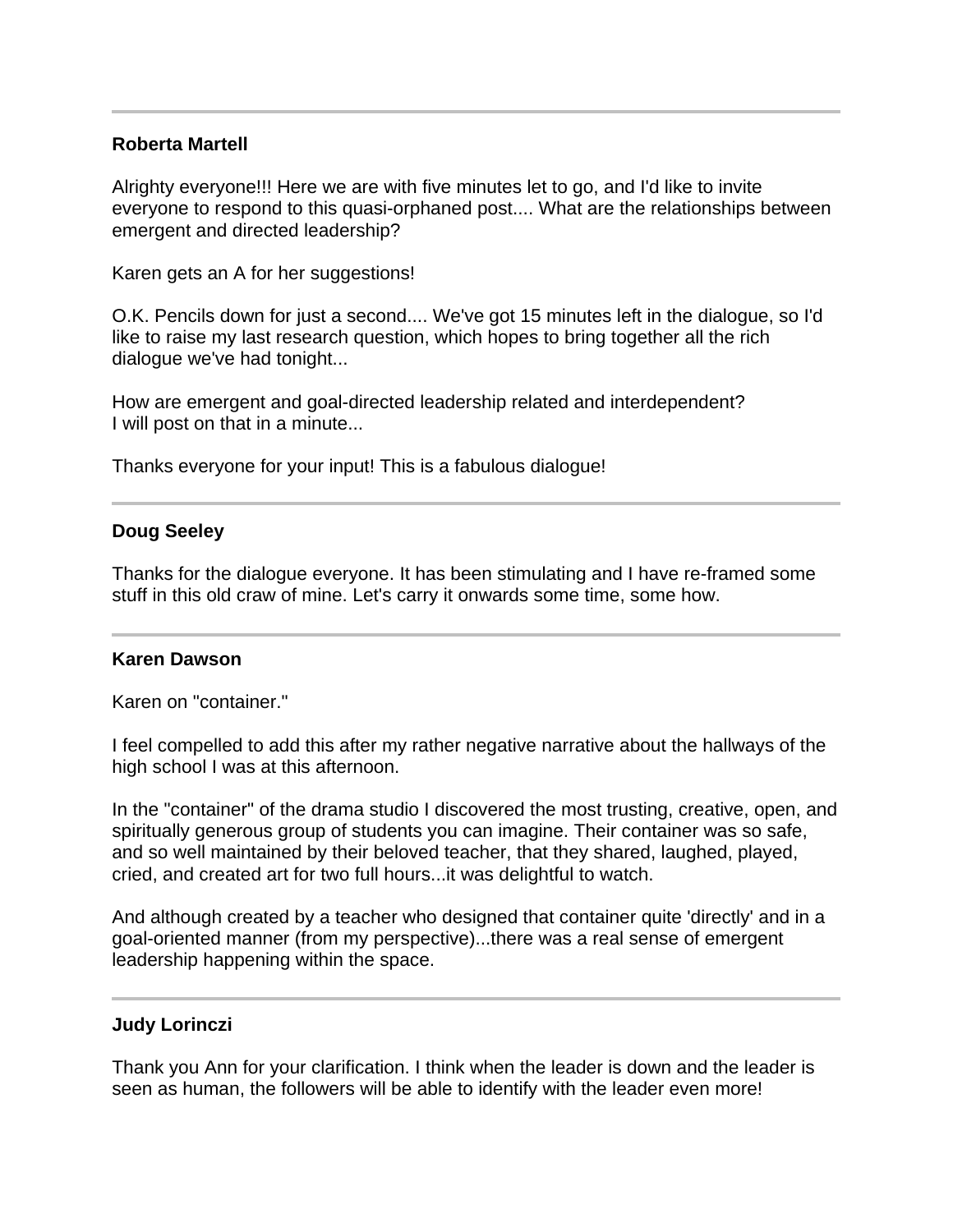# **Sally Wilcox**

Emergent leadership...the tacit, intuitive, environment-sensitive, leader as BEING, implicit-ordered side of the coin. Seems appropriate in community development.

Directed leadership...the goal-directed, intentional, land-in-sight, leader as DOING, explicate- ordered side of the coin. Seems appropriate in emergency and managing tasks, ie: building airplanes!

Interdependence? ..sometimes they are the same coin, where both sides are required and consulted in a synchronous harmony, sometimes one side will need to be the stronger influence.

Thanks for a very fast and fun e-dialogue. I'd participate again in a heartbeat!

Cheers

# **Scott Davis**

Even in the most helplessly goal oriented leadership situations, like a sailboat for example, emergent leadership needs to be cultivated. After all, leaders get sick, promoted or whatever. A situation that is entirely dependent upon goal oriented leadership may work well for a long time, but still be dangerously dependent upon a single person's health, sanity and talent.

# **Ann Dale**

I would like to thank each of you for your time, your creativity, and your sharing of your thoughts. As well, your trust in this still emerging e-dialogue process is deeply appreciated. May we all meet in person sometime, and as my son used to say, it's been a slice.

#### **Brian Malone**

Emergence is not necessarily purposeless, and it is not without consequence. There is an "Islands of Mastery' concept (which I can't cite sources for right now, but I'll dig it out from my notes if you like) that says we need to master certain emergent events, before we can access others. If you follow my stepping stone across the river metaphor, there is a clear role for a goal-directed leader to help the organization frame that next choice, consistent with the unifying vision. But the complex world of organizations and relationships dictates that only the next step can be considered with any certainty.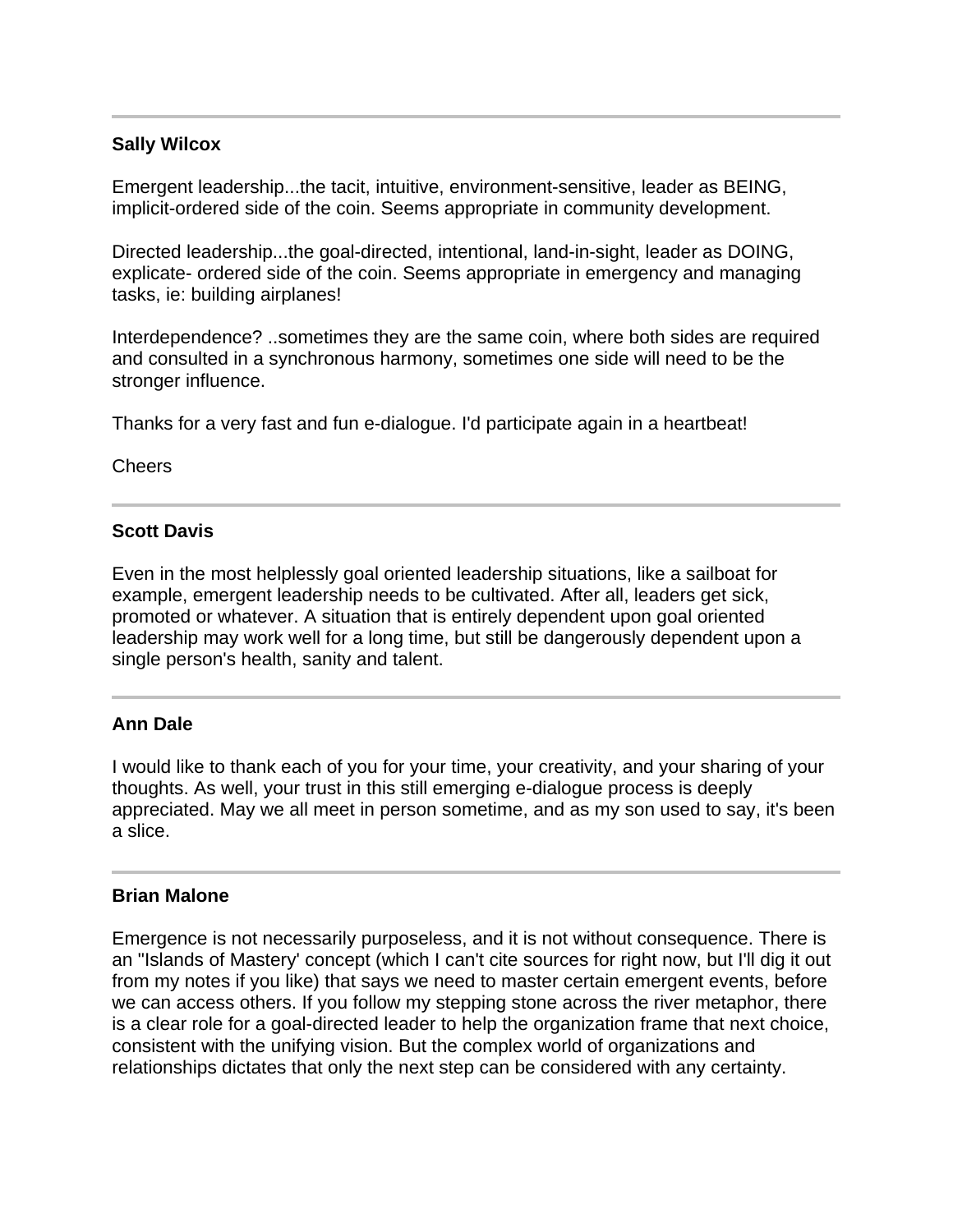There is almost a quantum physics Schrödinger's Cat dilemma occurring here. Seeing the next step precludes other possibilities.

#### **Scott Davis**

It's been a pleasure, dialogging...

#### **Karen Dawson**

It's been a pleasure. I've only ever met Ann and Roberta face to face...but I can only imagine the excitement of sitting together in a room. All it would take would be one provocative question and we'd be good for hours. With a few bottles of good wine...we'd be good for days! Thanks y'all.

Thanks to Roberta for the invitation to participate and to Ann for creating this medium/space.

Good night.

# **Roberta Martell**

Thank you, to each and every one of you for your time, energy and thoughts! When we get the transcription I'll be forwarding it on to each and every one of you....

Sleep tight, wherever you are!

#### **Judy Lorinczi**

Karen and Sally you both touched on how I feel. In an environment where emergent leadership is practiced we are all leaders. Those in the "official" role of leadership will be part of their team, and their role in the process is that of facilitating or setting up the conditions under which the team can develop their future together.

#### **Sally Wilcox**

...should have added "in my humble opinion" to my last strong sounding post!

Thanks!